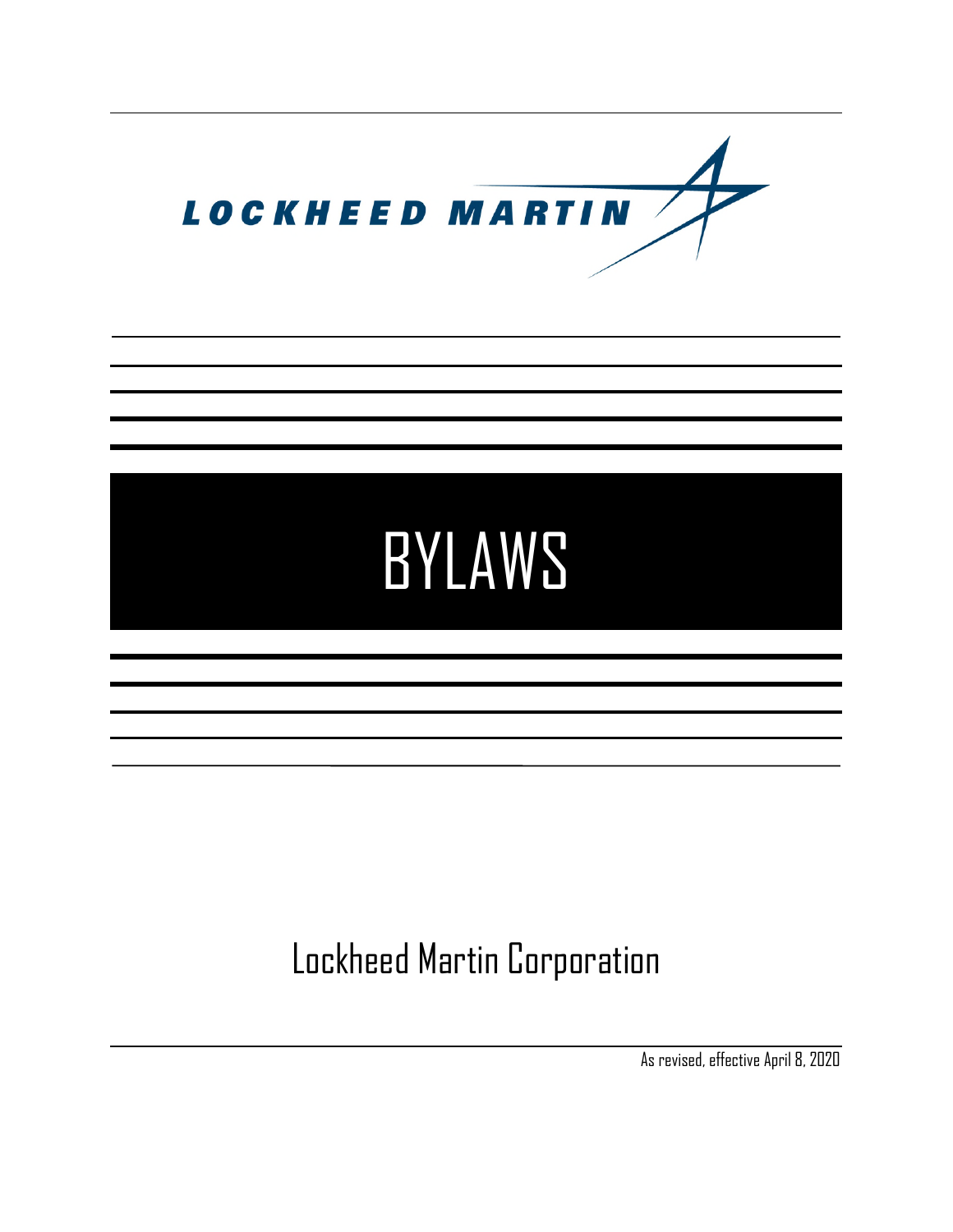# **BYLAWS OF** LOCKHEED MARTIN CORPORATION

# **TABLE OF CONTENTS**

#### **ARTICLE I STOCKHOLDERS**

| $\overline{2}$ |
|----------------|
| - 3            |
| $\mathbf{3}$   |
| $\overline{4}$ |
| 4              |
| 4              |
| $\overline{4}$ |
|                |
|                |

# **ARTICLE II BOARD OF DIRECTORS**

| Section 2.01. | 12 |
|---------------|----|
| Section 2.02. | 12 |
| Section 2.03. | 12 |
| Section 2.04. | 12 |
| Section 2.05. | 13 |
| Section 2.06. | 13 |
| Section 2.07. | 13 |
| Section 2.08. | 13 |
| Section 2.09. | 13 |
| Section 2.10. | 13 |
| Section 2.11. | 14 |
| Section 2.12. | 14 |
| Section 2.13. | 14 |
| Section 2.14. | 14 |
| Section 2.15. | 14 |
| Section 2.16  | 14 |
| Section 2.17. | 14 |

# **ARTICLE III COMMITTEES**

| Section 3.01. |  |
|---------------|--|
| Section 3.02. |  |
| Section 3.03. |  |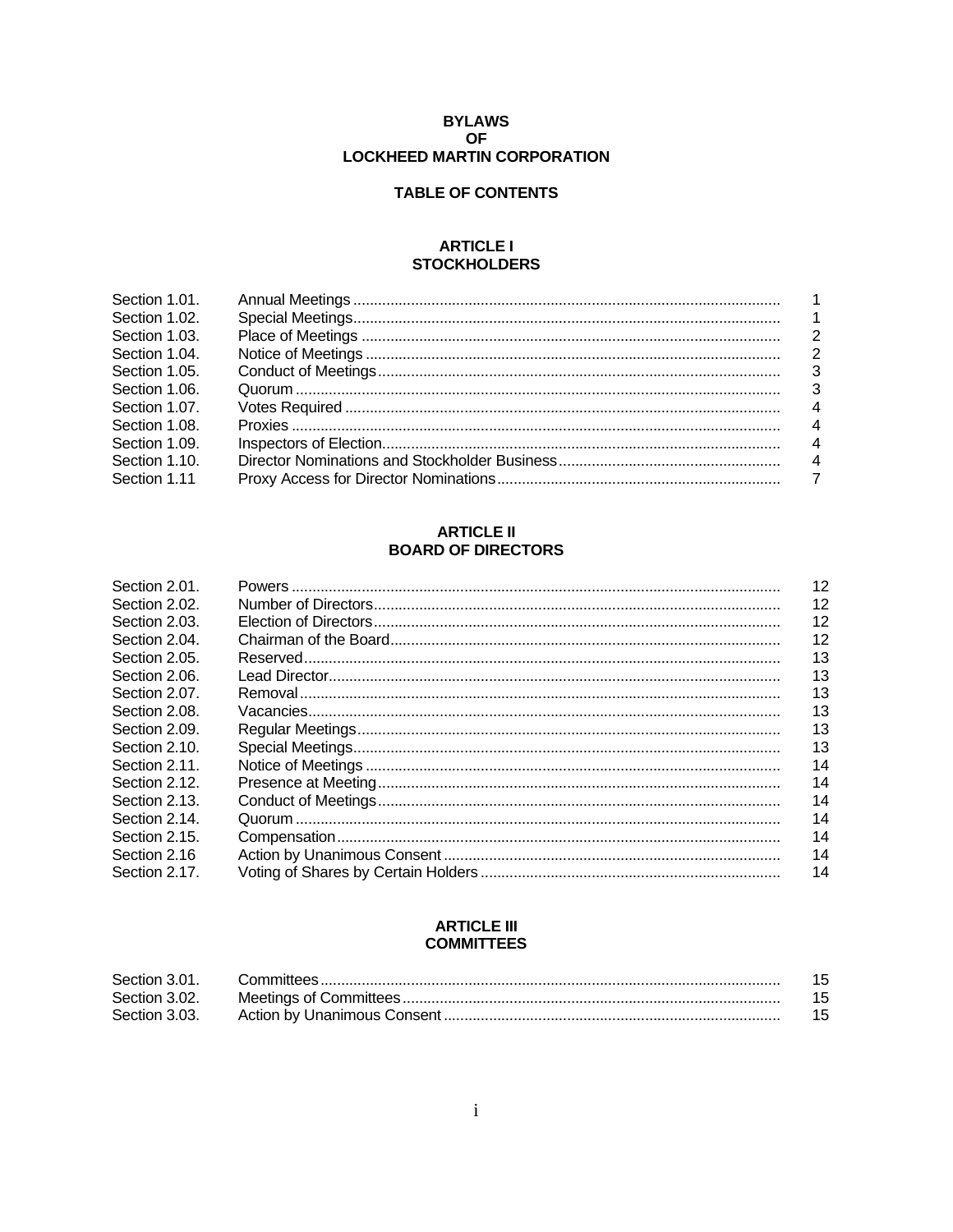# **TABLE OF CONTENTS** (Continued)

#### **ARTICLE IV OFFICERS**

| Section 4.01. | 15 |
|---------------|----|
| Section 4.02  | 15 |
| Section 4.03. | 15 |
| Section 4.04. | 16 |
| Section 4.05. | 16 |
| Section 4.06. | 16 |
| Section 4.07. | 16 |
| Section 4.08. | 16 |
| Section 4.09. | 16 |
| Section 4.10. | 16 |
| Section 4.11. | 16 |
| Section 4.12. | 16 |
| Section 4.13. | 17 |

# **ARTICLE V STOCK**

| Section 5.01. |     |
|---------------|-----|
| Section 5.02. |     |
| Section 5.03. |     |
| Section 5.04. |     |
| Section 5.05. |     |
| Section 5.06. | -18 |

# **ARTICLE VI INDEMNIFICATION**

| Section 6.01. | 18 |
|---------------|----|
| Section 6.02. | 18 |
| Section 6.03. | 19 |
| Section 6.04. | 19 |

#### **ARTICLE VII SUNDRY PROVISIONS**

| Section 7.01. |  |
|---------------|--|
| Section 7.02. |  |
| Section 7.03. |  |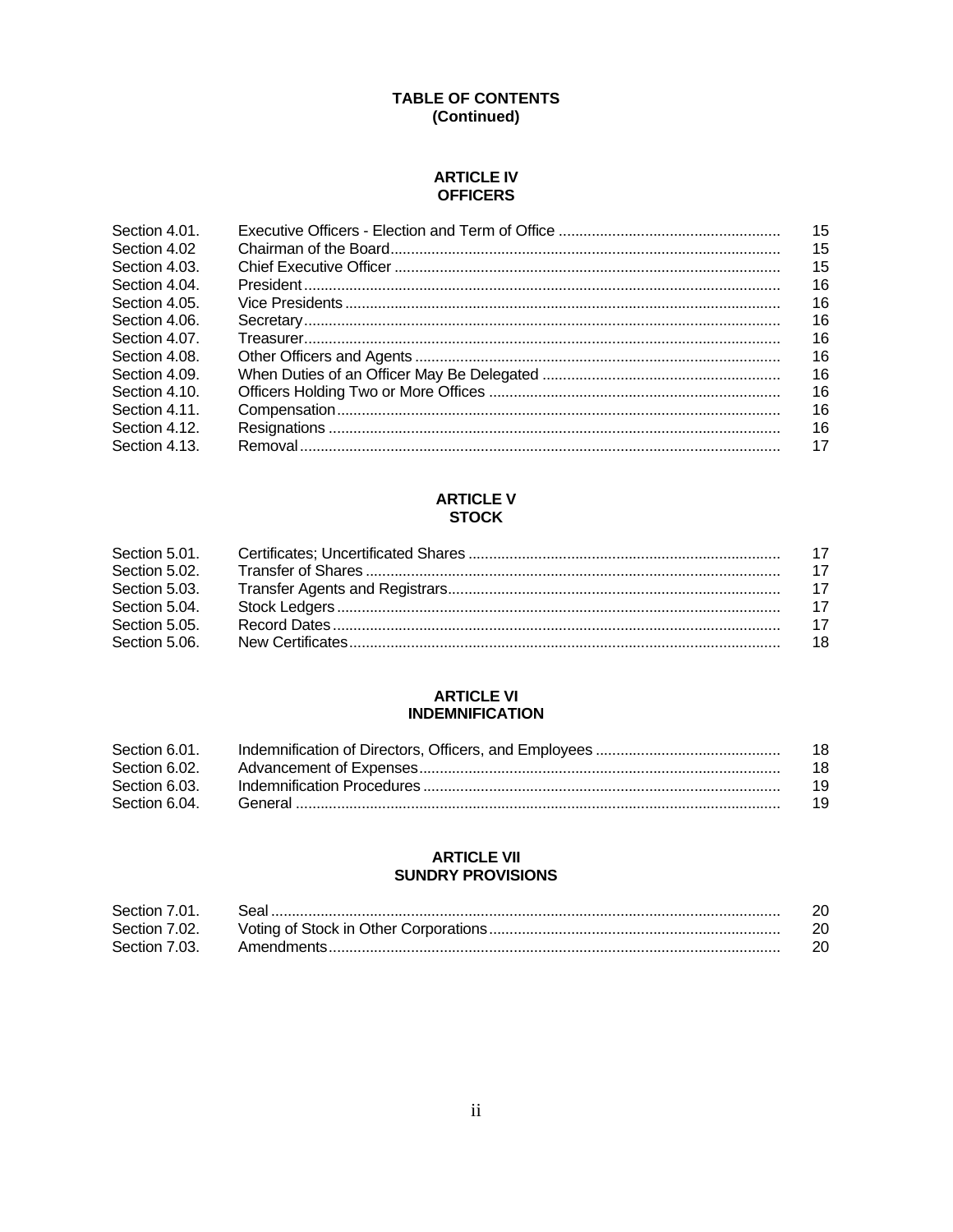#### **BYLAWS**

# **OF**

#### **LOCKHEED MARTIN CORPORATION**

(Incorporated under the laws of Maryland, August 29, 1994, and herein referred to as the "Corporation")

# **ARTICLE I**

#### **STOCKHOLDERS**

**Section 1.01. ANNUAL MEETINGS.** The Corporation shall hold an annual meeting of stockholders for the election of directors and the transaction of any other business as is within the powers of the Corporation and is properly brought before the meeting at such date and time as shall be determined by the Board of Directors. Failure to hold an annual meeting at the designated time shall not, however, invalidate the corporate existence or affect otherwise valid corporate acts.

#### **Section 1.02. SPECIAL MEETINGS.**

(a) Call of Special Meeting. At any time in the interval between annual meetings, special meetings of the stockholders may be called by the Chairman of the Board, the Chief Executive Officer or the President, or by the Board of Directors or the Executive Committee. Subject to the provisions of this Section 1.02, special meetings of stockholders also shall be called by the Secretary of the Corporation for the purpose of acting upon any matter that properly may be considered at a meeting of stockholders upon the written request of (i) a person who, individually, is the beneficial owner of shares of capital stock of the Corporation entitled to cast ten percent (10%) or more of the votes entitled to be cast at the meeting, or (ii) persons who, in the aggregate, are the beneficial owners of shares of capital stock of the Corporation entitled to cast twenty-five percent (25%) or more of the votes entitled to be cast at the meeting.

(b) Stockholder Special Meeting Requests. Any person or persons who beneficially own shares of the capital stock of the Corporation and who seek a special meeting of stockholders in accordance with subsection (a) of this Section 1.02 (collectively, "Stockholder Proponents") shall deliver a written notice to the Secretary of the Corporation at the principal executive offices of the Corporation that sets forth (i) the name and address of the Stockholder Proponents and any Associated Person, the class and number of shares of capital stock of the Corporation that are beneficially owned by the Stockholder Proponents and any Associated Person, and, if the Stockholder Proponents are not stockholders of record, satisfactory written evidence of the Stockholder Proponents' beneficial ownership of such shares of capital stock of the Corporation, (ii) a description of the business desired to be brought before the special meeting, the reasons for proposing such business at the meeting and any interest in such business of the Stockholder Proponents or any Associated Person (including any anticipated benefit to the Stockholder Proponents or any Associated Person therefrom), (iii) a description of (A) any agreement, arrangement or understanding (including any derivative or short position, profits interests, options, hedging transactions, borrowing or lending of securities or proxy or voting agreements) in effect at the time of the giving of the notice or at any time during the six (6) month period then ending, by or on behalf of the Stockholder Proponents or any Associated Person, the effect or intent of which is to manage risk or benefit from changes in the price of any securities issued by the Corporation, or to increase or decrease the voting power of any such person in respect of securities issued by the Corporation, or (B) any direct or indirect economic interest of the Stockholder Proponents or any Associated Person in the Corporation (including by virtue of an existing or prospective commercial or contractual relationship with the Corporation), other than an interest arising solely out of the ownership of securities issued by the Corporation, and (iv) all other information relating to the Stockholder Proponents or any Associated Person that would be required to be disclosed in connection with the solicitation of proxies for the matters proposed to be considered at the special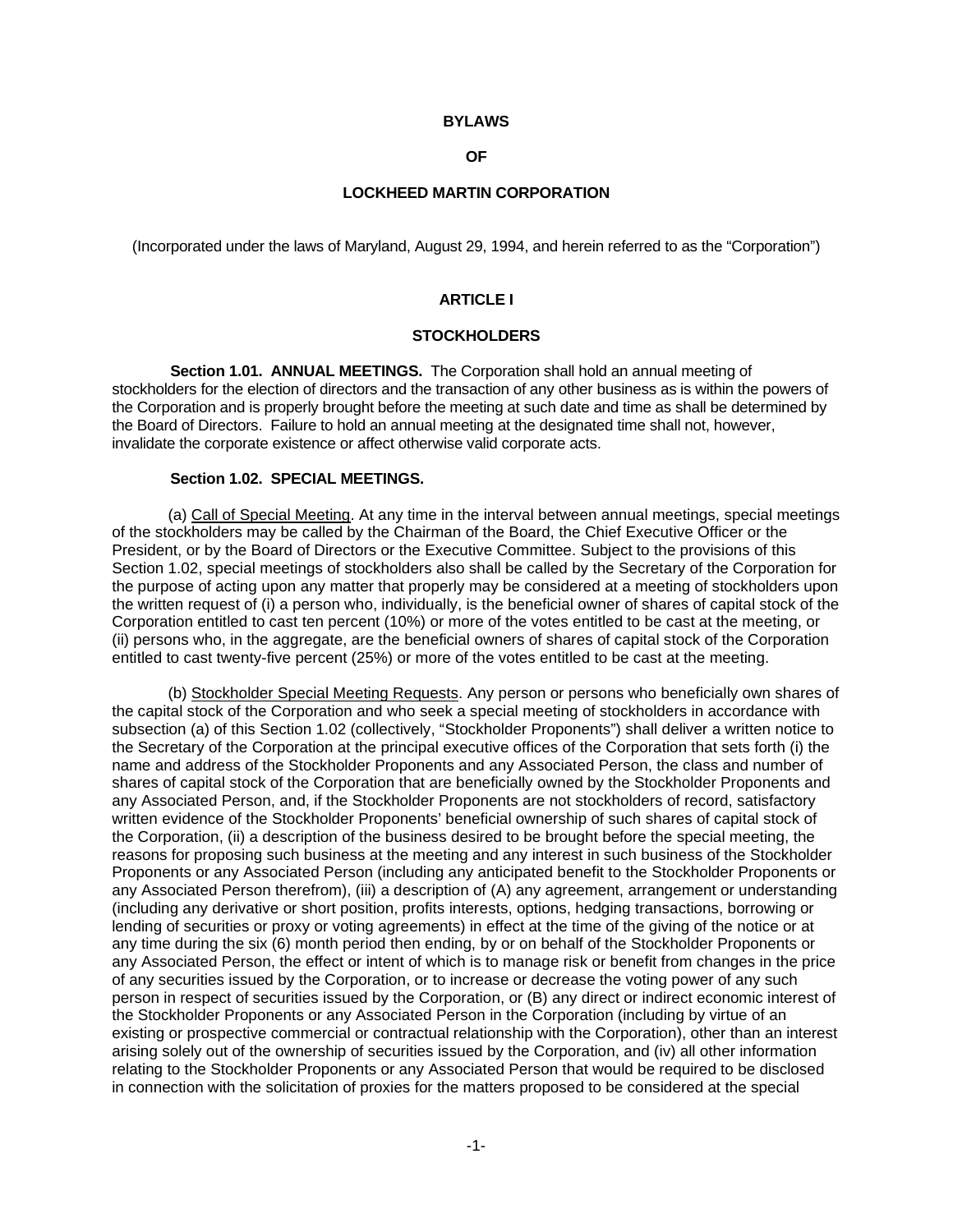meeting of stockholders pursuant to Regulation 14A (or any successor provision) under the Securities Exchange Act of 1934, as amended (the "Exchange Act").

Any Stockholder Proponent may revoke his, her or its request for a special meeting of stockholders at any time by written notice delivered to the Secretary of the Corporation. In the event a written revocation or revocations have been delivered to the Secretary of the Corporation such that the requirements of subsection (a) of this Section 1.02 no longer are satisfied with respect to the applicable stockholder request for a special meeting, (i) if the notice of the special meeting has not been mailed to the stockholders of the Corporation in accordance with Section 1.04, the Secretary shall refrain from delivering the notice of the meeting and shall send to all other Stockholder Proponents a written notice of the revocation of the request for a special meeting, and (ii) if the notice of the special meeting has been mailed to the stockholders of the Corporation in accordance with Section 1.04, (A) the Secretary may revoke the notice of the meeting, (B) the chairman of the meeting may call the meeting to order on the date and at the time of the special meeting and upon his or her own motion, without any action of the stockholders, adjourn the meeting without acting on the matter or matters to be considered at the meeting, or (C) the Corporation, in its discretion, may proceed with the special meeting. Any request for a special meeting received after a notice to the Stockholder Proponents under clause (i) of the preceding sentence or after a revocation by the Secretary of a notice of the meeting under clause (ii)(A) of the preceding sentence shall be considered a request for a new special meeting of stockholders.

(c) Obligation to Proceed with Stockholder Requested Special Meeting. In determining whether a request for a special meeting by the stockholders of the Corporation is valid, multiple special meeting requests will not be considered part of a single request for a special meeting for purposes of the requirement set forth in clause (ii) of the second sentence of subsection (a) of this Section 1.02.

Upon receipt of a proper request from Stockholder Proponents for the holding of a special meeting, the Secretary shall inform the Stockholder Proponents of the reasonably estimated cost of the Corporation for preparing and mailing the Corporation's notice of the meeting (including the related proxy materials prepared by the Corporation). The Secretary shall not be required to call a special meeting upon stockholder request unless and until the Stockholder Proponents have paid the reasonably estimated cost of the Corporation for preparing and mailing the Corporation's notice of the meeting (including the related proxy materials prepared by the Corporation) as determined by the Secretary.

Unless requested by stockholders entitled to cast a majority of all the votes entitled to be cast at the meeting, a special meeting need not be called to consider any matter that is substantially the same as a matter voted on at any special meeting of stockholders of the Corporation held during the preceding twelve (12) months.

(d) General. For purposes of this Section 1.02, "beneficial ownership" (and the correlative term, "beneficial owner") shall have the meaning set forth in Rule 13d-3 under the Exchange Act.

For purposes of this Section 1.02, "Associated Person" shall have the meaning set forth in Section 1.10(c).

Notwithstanding the foregoing provisions of this Section 1.02, a Stockholder Proponent also shall comply with all applicable requirements of state law and of the Exchange Act and the rules and regulations thereunder with respect to the matters set forth in this Section 1.02.

**Section 1.03. PLACE OF MEETINGS.** All meetings of stockholders shall be held at such place inside or outside of the United States as determined by the Board of Directors and designated in the notice of meeting. The Board of Directors may determine that the meeting shall not be held at any place, but instead may be held solely by means of remote communication, or may be held by means of remote communication in addition to a physical location, in each case as permitted by applicable law.

**Section 1.04. NOTICE OF MEETINGS.** Not less than ten (10) days nor more than ninety (90) days before the date of every stockholders' meeting, the Secretary shall give to each stockholder entitled to vote at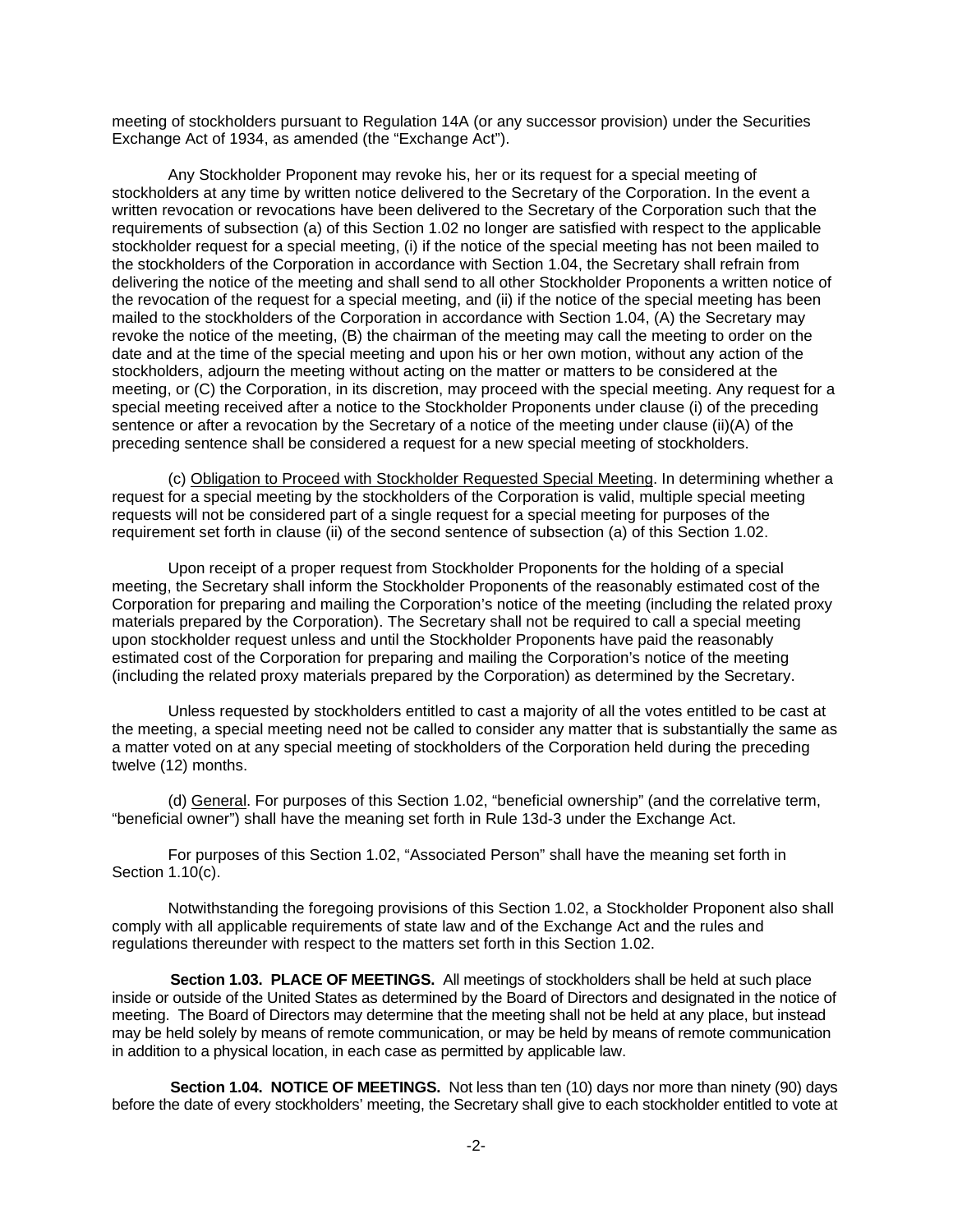such meeting and each other stockholder entitled to notice of the meeting, written or printed notice stating the time of the meeting, the place of the meeting, if any, and the means of remote communication, if any, and, in the case of a special meeting or as otherwise may be required by the Maryland General Corporation Law, the purpose or purposes for which the meeting is called, either by mail or by presenting it to him or her personally or by leaving it at his or her residence or usual place of business, by electronic transmission, or by any other means permitted by Maryland law. If mailed, such notice shall be deemed to be given when deposited in the United States mail addressed to the stockholder at his or her post office address as it appears on the records of the Corporation, with postage thereon prepaid. The Corporation may give a single notice to stockholders who share an address. The single notice shall be effective as to all stockholders sharing the address if the Corporation gives notice to such stockholders of its intent to give a single notice and the stockholders either consent to receiving a single notice or fail to object to receiving a single notice within sixty (60) days after the Corporation gives notice of its intent to give a single notice. Notwithstanding the foregoing provision for notice, a waiver of notice in writing, signed by the person or persons entitled to such notice and filed with the records of the meeting, whether before or after the holding thereof, or actual attendance at the meeting in person or by proxy, shall be deemed equivalent to the giving of such notice to such persons. Any meeting of stockholders, annual or special, (i) prior to being convened, may be postponed from time to time to a time and date not more than one-hundred twenty (120) days after the original record date at the same place or some other place, or (ii) after being convened, may be adjourned from time to time without further notice to a time and date not more than one-hundred twenty (120) days after the original record date at the same or some other place. Notice of postponement of a meeting of stockholders shall be given by the Secretary in any manner sufficient for notice of the meeting as contemplated by this Section 1.04.

**Section 1.05. CONDUCT OF MEETINGS.** Each meeting of stockholders shall be conducted in accordance with such rules and procedures as the Board of Directors may determine subject to the requirements of applicable law and the Charter. The Chairman of the Board or, in the absence of the Chairman of the Board, the Lead Director, or in the absence of the Chairman of the Board and the Lead Director, the person designated in writing by the Chairman of the Board, or if no person is so designated, then a person designated by the Board of Directors, shall preside as chairman of the meeting; if no person is so designated, then the stockholders shall choose a chairman by a majority of all votes cast provided that a quorum is present at the meeting. To the extent the Board of Directors does not establish rules or procedures for the conduct of a meeting or the rules or procedures established by the Board of Directors do not address a particular matter, the chairman of the meeting shall have the sole right and authority to determine the rules or procedures to be applied at the meeting and to take action as chairman of the meeting as he or she deems necessary or appropriate, in his or her discretion and without any action of the stockholders, including (i) restricting admission to the meeting to the time set in the notice of the meeting for commencement of the meeting, (ii) restricting attendance at the meeting to stockholders of record of the Corporation, duly authorized proxies of stockholders of record of the Corporation and such other individuals as the chairman of the meeting may determine, (iii) maintaining order and security at the meeting and, in connection therewith, causing the removal of any stockholder of record of the Corporation, any duly authorized proxy of a stockholder of record of the Corporation and any other individual who fails or refuses to comply with the rules or procedures established for the meeting or the direction of the chairman of the meeting, (iv) complying with any applicable federal, state and local laws or regulations, (v) limiting participation at the meeting to stockholders of record of the Corporation, duly authorized proxies of stockholders of record of the Corporation and such other individuals as the chairman of the meeting may determine, (vi) limiting the time allotted to questions or comments by participants at the meeting; (vii) determining the opening and closing of the polls at the meeting, and (viii) declaring the meeting closed, recessing the meeting or adjourning the meeting to a later date and time and at a place announced at the meeting. Unless otherwise determined by the Board of Directors or the chairman of the meeting, meetings of stockholders shall not be held in accordance with or governed by rules of parliamentary procedure. The Secretary or in the absence of the Secretary a person designated by the chairman of the meeting shall act as secretary of the meeting. In the event the Secretary presides as chairman of the meeting, an Assistant Secretary or other individual designated by the Secretary shall act as secretary of the meeting.

**Section 1.06. QUORUM.** At any meeting of stockholders, the presence in person or by proxy of stockholders entitled to cast a majority of the votes entitled to be cast on any matter at the meeting shall constitute a quorum; but this Section 1.06 shall not alter any requirement under statute or under the Charter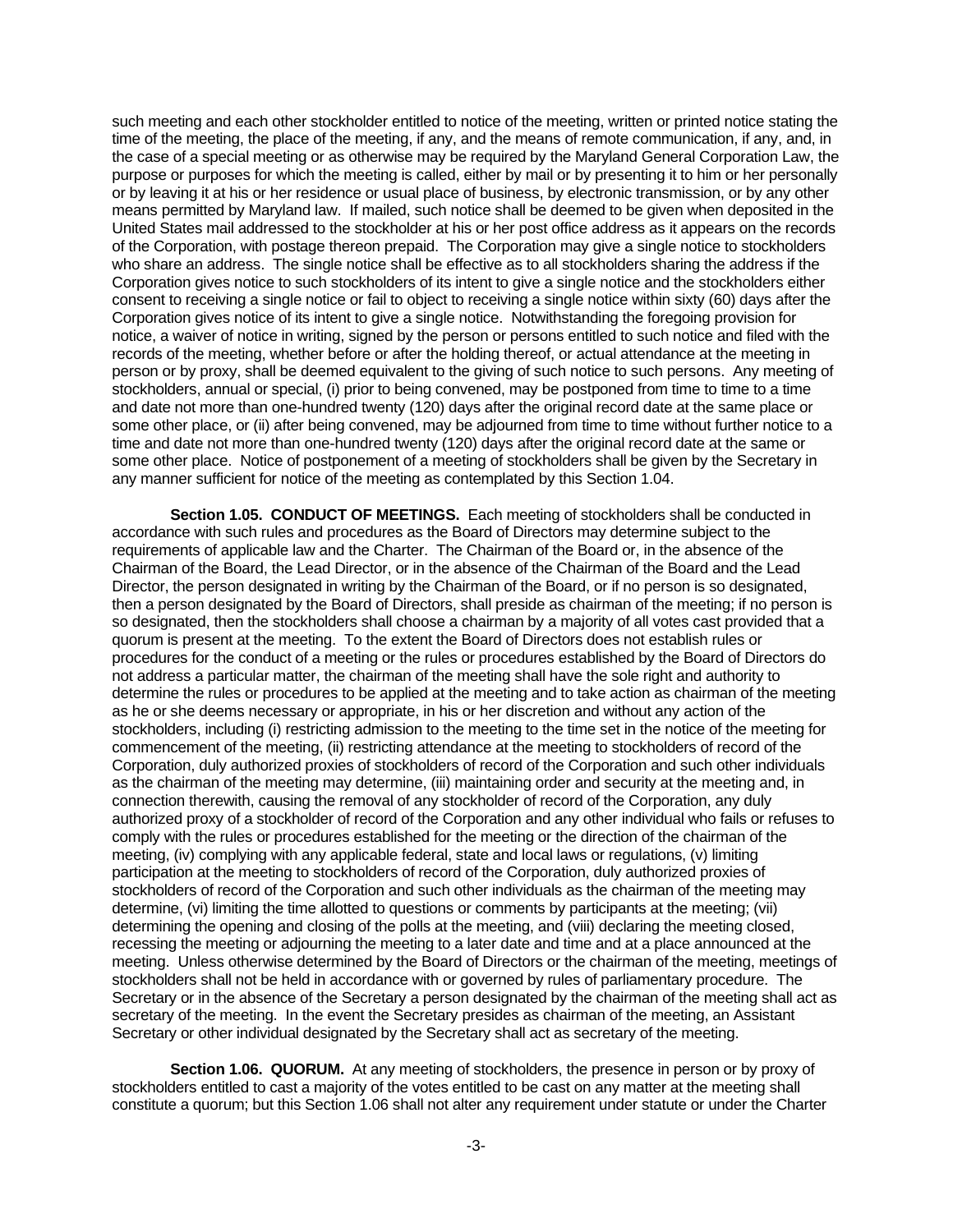of the Corporation for the vote necessary for the adoption of any measure. In the absence of a quorum, the chairman of the meeting or the stockholders present in person or by proxy, by majority vote and without further notice, may adjourn the meeting from time to time to a date not more than one-hundred twenty (120) days after the original record date until a quorum shall attend. At any such adjourned meeting at which a quorum shall be present, any business may be transacted which might have been transacted at the meeting as originally notified.

**Section 1.07. VOTES REQUIRED.** Unless applicable law or the Charter or Bylaws of the Corporation provides otherwise, the affirmative vote of a majority of the votes cast at a meeting of stockholders, duly called and at which a quorum is present, shall be required to take or authorize action upon any matter which may properly come before the meeting. Unless the Charter provides for a greater or lesser number of votes per share or limits or denies voting rights, each outstanding share of stock, regardless of class, shall be entitled to one (1) vote on each matter submitted to a vote at a meeting of stockholders; but no share shall be entitled to any vote if any installment payable thereon is overdue and unpaid.

Notwithstanding the foregoing provisions of this Section 1.07, a nominee for election by the stockholders to the Board of Directors shall only be elected if the votes cast for the nominee's election exceed the votes cast against the nominee's election; provided, however, that a plurality of all votes cast at a meeting of stockholders at which a quorum is present is sufficient to elect a nominee to the Board of Directors if, in connection with the meeting, (i) a stockholder has duly nominated an individual for election to the Board of Directors in accordance with the advance notice and other nomination procedures and requirements adopted by the Corporation from time to time and set forth in these Bylaws or the applicable rules of the Securities and Exchange Commission (the "Commission") or Section 1.11 and (ii) the stockholder nomination has not been withdrawn on or prior to the date that is fourteen (14) days prior to the date on which the Corporation first mails its notice of meeting to the stockholders. If directors are to be elected by a plurality of all votes cast at a meeting, stockholders shall not be permitted to vote against a nominee for election to the Board of Directors.

**Section 1.08. PROXIES.** A stockholder may vote shares of the Corporation's capital stock that are entitled to be voted and are owned of record by such stockholder either in person or by proxy in any manner permitted by the Maryland General Corporation Law, as in effect from time to time. Any such proxy or evidence of authorization of a proxy shall be filed with the Secretary at or before the meeting, and no proxy shall be valid more than eleven (11) months after its date, unless otherwise provided in the proxy.

**Section 1.09. INSPECTORS OF ELECTION.** In advance of any meeting of stockholders, the Board of Directors may appoint Inspectors of Election to act at such meeting or at any adjournment or adjournments thereof. If such Inspectors are not so appointed or fail or refuse to act, the chairman of any such meeting may, and upon the demand of stockholders present in person or by proxy entitled to cast twenty-five percent (25%) of all the votes entitled to be cast at the meeting shall, make such appointments.

If there are three (3) or more Inspectors of Election, the decision, act or certificate of a majority shall be effective in all respects as the decision, act or certificate of all. The Inspectors of Election shall determine the number of shares outstanding, the voting power of each, the shares represented at the meeting, the existence of a quorum, the authenticity, validity and effect of proxies; shall receive and tabulate votes, ballots, assents or consents, hear and determine all challenges and questions in any way arising in connection with the vote, count and tabulate all votes, assents and consents, and determine the result; and do such acts as are proper to conduct fairly the election or vote. On request, the Inspectors shall make a report in writing of any challenge, question or matter determined by them, and shall make and execute a certificate of any fact found by them.

No such Inspector need be a stockholder of the Corporation.

# **Section 1.10. DIRECTOR NOMINATIONS AND STOCKHOLDER BUSINESS.**

(a) Director Nominations and Stockholder Business at Annual Meetings of Stockholders.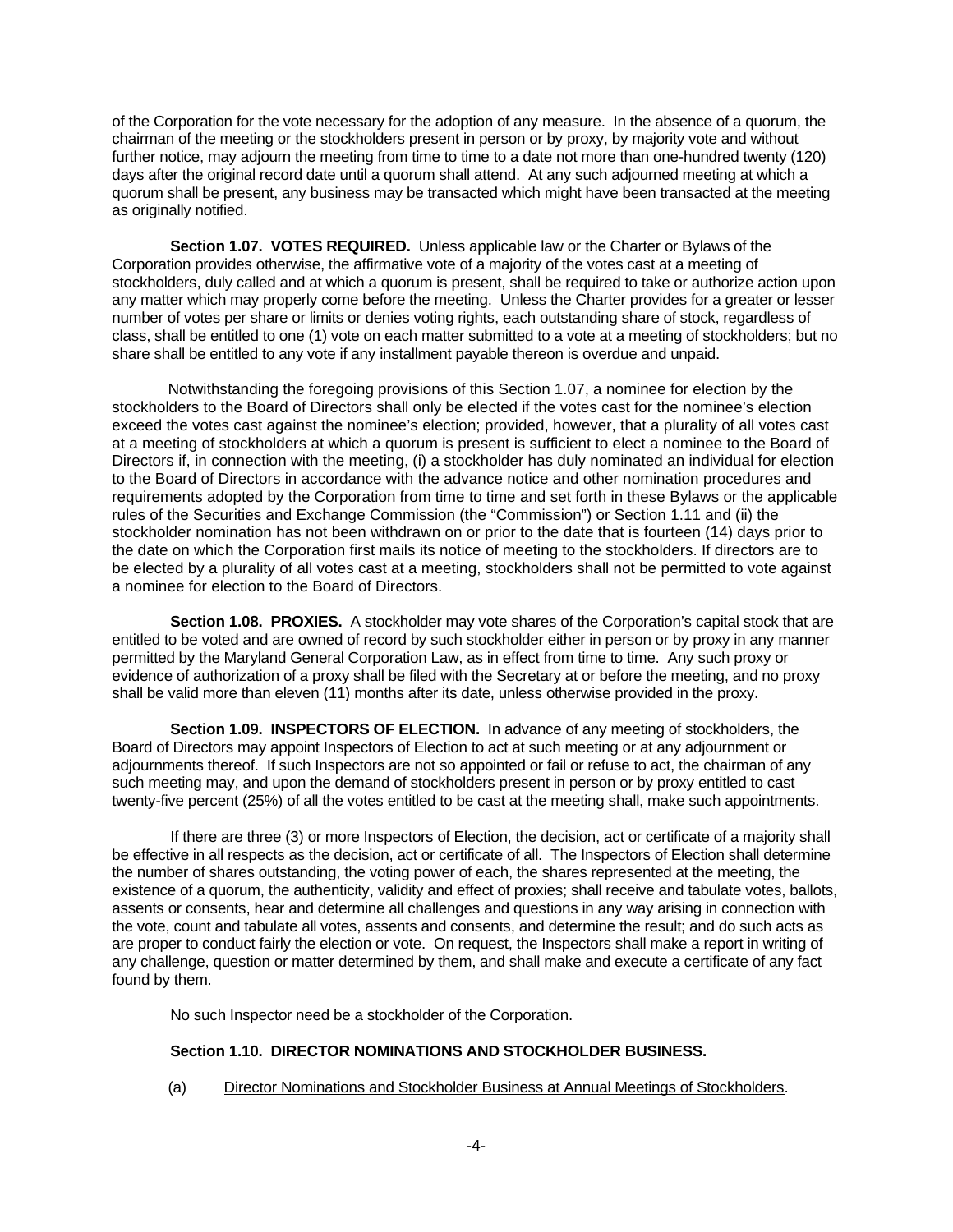(1) Nominations of persons for election to the Board of Directors of the Corporation and the proposal of business to be considered by the stockholders may be made at an annual meeting of stockholders (i) pursuant to the Corporation's notice of meeting, (ii) by or at the direction of the Board of Directors, (iii) by any stockholder of the Corporation who (A) was a stockholder of record both at the time of giving of notice provided for in this Section 1.10(a) and at the time of the meeting, (B) is entitled to vote at the meeting and (C) complies with the provisions of this Section 1.10(a), or (iv) by any stockholder of record of the Corporation who has complied with the requirements and procedures set forth in Section 1.11 and whose nominees are included in the Corporation's proxy materials with respect to such meeting.

(2) For nominations or other business to be properly brought before an annual meeting by a stockholder pursuant to clause (iii) of subsection (a)(1) of this Section 1.10, the stockholder must have given timely notice thereof in writing to the Secretary of the Corporation. To be timely, a stockholder's notice shall be delivered to the Secretary at the principal executive offices of the Corporation before 5:00 p.m., Eastern time, not less than one-hundred twenty (120) days nor more than one-hundred fifty (150) days before the first anniversary of the date of the Corporation's proxy statement released to stockholders in connection with the previous year's annual meeting, and shall include the information required by this Section 1.10; provided, however, that if the annual meeting is advanced or delayed by more than thirty (30) days from the anniversary of the date of the previous year's annual meeting, to be timely notice by the stockholder must be so delivered before 5:00 p.m., Eastern time, not earlier than one-hundred fifty (150) days before the annual meeting and not later than the later of one-hundred twenty (120) days before the annual meeting or the tenth  $(10<sup>th</sup>)$  day following the day on which public announcement of the date of the annual meeting is first made. Such stockholder's notice shall set forth (i) as to each person whom the stockholder proposes to nominate for election or reelection as a director, (A) the name, age, business address and residence address of such person, (B) the class and number of shares of capital stock of the Corporation that are beneficially owned by such person, (C) all other information relating to such person that is required to be disclosed in solicitations of proxies for election of directors in an election contest, or is otherwise required, in each case pursuant to Regulation 14A (or any successor provision) under the Exchange Act (including such person's written consent to being named in the proxy statement as a nominee and to serving as a director if elected), (D) a representation that the nominee will comply with the Corporation's Code of Ethics and Business Conduct and its policies regarding conflict of interest and protection of sensitive information and any other Corporation policies and guidelines applicable to directors (which will be provided by the Corporation following a request therefor), and (E) a representation that the nominee is not (and will not become) a party to an agreement relating to (1) how the nominee will act or vote on any issue, or (2) compensation, in each case without prompt disclosure to the Corporation; (ii) as to any other business that the stockholder proposes to bring before the meeting, a description of the business desired to be brought before the meeting, the reasons for proposing such business at the meeting and any material interest in such business of the stockholder or any Associated Person (including any anticipated benefit to the stockholder or any Associated Person therefrom); and (iii) as to the stockholder giving the notice, any Associated Person and any nominee for election or reelection as a director, (A) the name and address of such stockholder, as they appear on the Corporation's books, and of such Associated Person or nominee, (B) the class and number of shares of stock of the Corporation which are owned beneficially and of record by such stockholder and any Associated Person, and (C) a description of (1) any agreement, arrangement or understanding (including any derivative or short position, profits interests, options, hedging transactions, borrowing or lending of securities or proxy or voting agreements) in effect at the time of the giving of the notice or at any time during the six (6) month period then ending, by or on behalf of the stockholder giving the notice, any Associated Person or nominee, the effect or intent of which is to manage risk or benefit from changes in the price of any securities issued by the Corporation, or to increase or decrease the voting power of any such person in respect of securities issued by the Corporation, (2) any agreements, arrangements or understandings between the stockholder providing notice or the nominee and any other person in connection with the proposed nomination or business, or (3) any direct or indirect economic interest of the stockholder giving the notice, any Associated Person or nominee in the Corporation (including by virtue of an existing or prospective commercial or contractual relationship with the Corporation), other than an interest arising solely out of the ownership of securities issued by the Corporation, (D) a representation that the stockholder intends to appear in person or by proxy at the meeting to bring the proposed business or nominate the person(s) named in its notice, (E) any other information relating to the stockholder that would be required to be disclosed in the solicitation of proxies for the election of directors in an election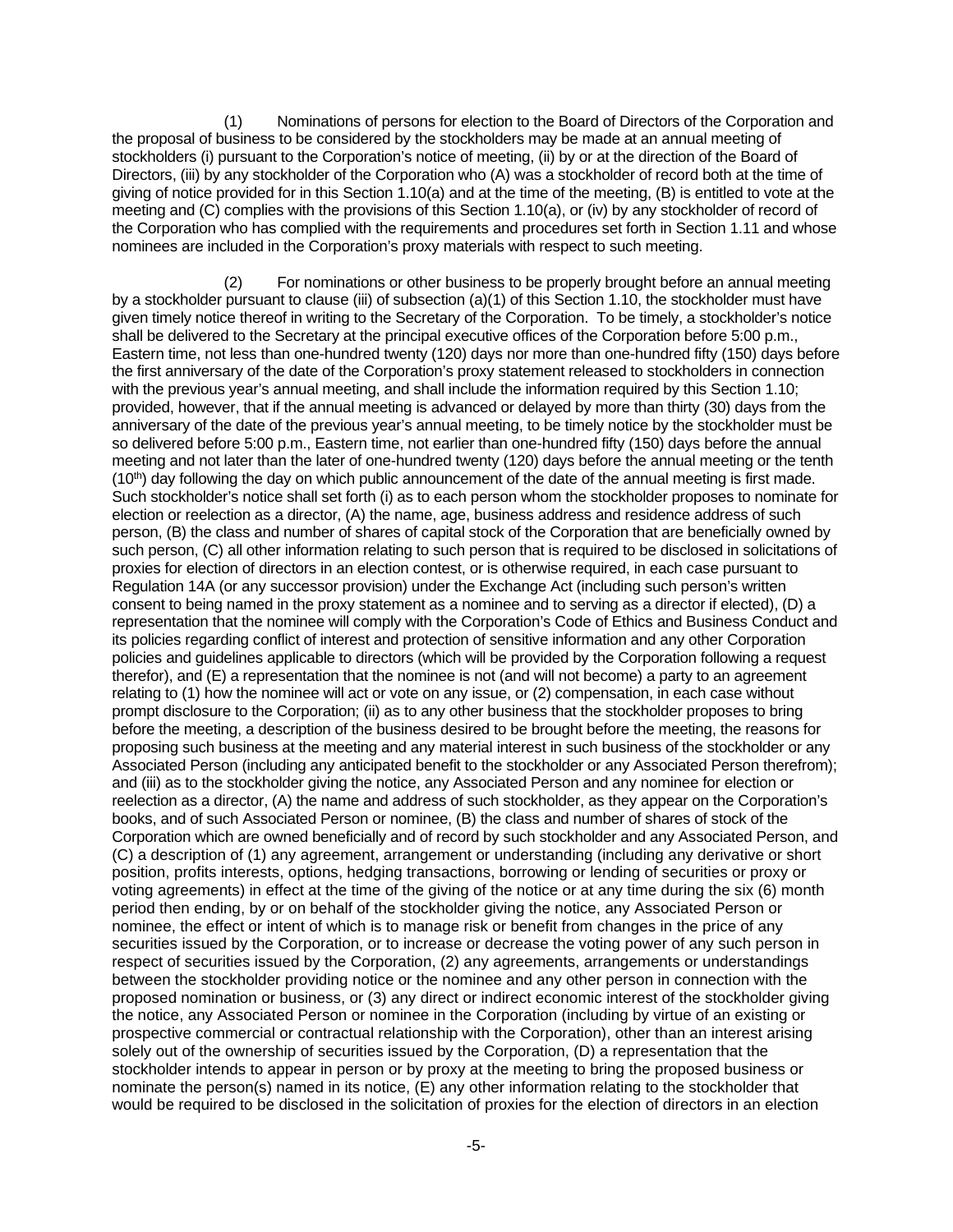contest if such stockholder were a nominee for election as a director or is otherwise required for a stockholder proponent, in each case pursuant to the Exchange Act, and (F) a representation that such stockholder will update the disclosures required by Section 1.10(a)(2) as of the record date of the meeting. The announcement of a postponement of an annual meeting after notice of the meeting has been given or an adjournment of an annual meeting shall not commence a new time period for the giving of a stockholder's notice as described in this Section 1.10(a)(2).

(3) Notwithstanding anything in this subsection (a) of this Section 1.10 to the contrary, in the event that the number of directors to be elected is increased and there is no public announcement of the increase at least one-hundred thirty (130) days prior to the first anniversary of the preceding year's annual meeting, a stockholder's notice required by this Section 1.10(a) also shall be considered timely, but only with respect to nominees for any new positions created by such increase, if it shall be delivered to the Secretary at the principal executive office of the Corporation not later than the close of business on the tenth (10<sup>th</sup>) day following the day on which such public announcement is first made by the Corporation.

(b) Director Nominations and Stockholder Business at Special Meetings of Stockholders. Only such business shall be conducted at a special meeting of stockholders as shall have been brought before the meeting pursuant to the Corporation's notice of meeting. Nominations of persons for election to the Board of Directors may be made at a special meeting of stockholders at which directors are to be elected (i) pursuant to the Corporation's notice of meeting; (ii) by or at the direction of the Board of Directors; or (iii) provided that the special meeting has been called in accordance with Article I, Section 1.02 for the purpose of electing directors, by any stockholder of the Corporation who (A) is a stockholder of record both at the time of giving of notice provided for in this Section 1.10(b) and at the time of the meeting, (B) is entitled to vote at the meeting, and (C) complies with the provisions of this Section 1.10. In the event the Corporation calls a special meeting of stockholders for the purpose of electing one (1) or more persons to the Board, any such stockholder may nominate a person or persons (as the case may be) for election as a director as specified in the Corporation's notice of meeting, if the stockholder's notice containing all of the information required by subsection (a)(2) of this Section 1.10, shall be delivered to the Secretary at the principal executive office of the Corporation before 5:00 p.m., Eastern time, not earlier than one-hundred twenty (120) days before the special meeting and not later than the later of ninety (90) days before the special meeting or the tenth (10<sup>th</sup>) day following the day on which public announcement is first made of the date of the special meeting and of the nominees proposed by the Board of Directors to be elected at the special meeting. The announcement of a postponement of a special meeting after notice of the meeting has been given or an adjournment of a special meeting shall not commence a new time period for the giving of a stockholder's notice as described in this Section 1.10(b).

(c) General. Only such persons who are nominated in accordance with the procedures set forth in this Section 1.10 or in Section 1.11 shall be eligible for election by stockholders as directors, and only such business shall be conducted at a meeting of stockholders as shall have been brought before the meeting in accordance with the provisions of this Section 1.10 or Section 1.11. The chairman of the meeting shall have the power and duty to determine whether a nomination or any business proposed to be brought before the meeting was made or proposed, as the case may be, in accordance with the provisions of this Section 1.10 and, if any proposed nomination or business is not in compliance with this Section 1.10, to declare that such defective nomination or proposal be disregarded.

For purposes of this Section 1.10 and Section 1.11, "public announcement" shall mean disclosure (i) in a press release reported by the Dow Jones News Service, Associated Press, Business Wire, PR Newswire or other widely circulated news or wire service or (ii) in a document publicly filed by the Corporation with the Commission pursuant to Sections 13, 14 or 15(d) of the Exchange Act.

For purposes of this Section 1.10, an "Associated Person" of a stockholder means (i) any person acting in concert with the stockholder; (ii) any beneficial owner of shares of stock of the Corporation owned of record or beneficially by the stockholder (other than a stockholder that is a depositary); and (iii) any person that, directly or indirectly, controls, is controlled by or is under common control with the stockholder or an Associated Person of the stockholder.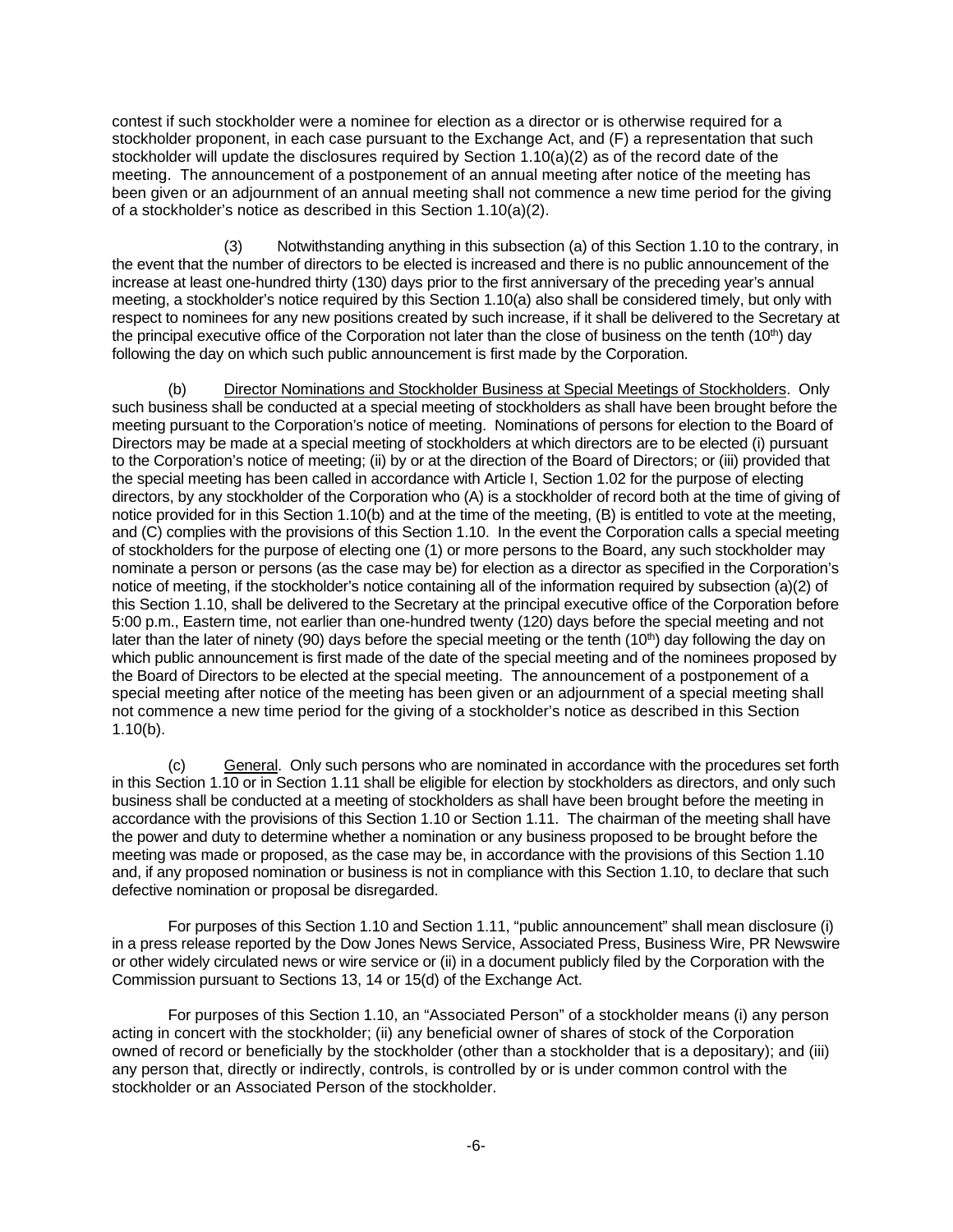Notwithstanding the foregoing provisions of this Section 1.10, a stockholder also shall comply with all applicable requirements of state law and of the Exchange Act and the rules and regulations thereunder with respect to the matters set forth in this Section 1.10. Nothing in this Section 1.10 shall be deemed to affect any rights of stockholders to request inclusion of proposals in, nor the right of the Corporation to omit a proposal from, the Corporation's proxy statement pursuant to Rule 14a-8 (or any successor provision) under the Exchange Act.

# **Section 1.11. PROXY ACCESS FOR DIRECTOR NOMINATIONS.**

(a) Proxy Access. Subject to the terms and conditions set forth in these Bylaws, in connection with an annual meeting of stockholders, the Corporation shall include in its proxy statement and form of proxy the name and other Required Information (as defined in Section 1.11(c) below) of any person nominated for election (the "Stockholder Nominee") to the Board of Directors by a stockholder of record who is, or is acting on behalf of, an Eligible Stockholder (as defined in Section 1.11(e) below). For the avoidance of doubt, the provisions of this Section 1.11 shall not apply to a special meeting of stockholders, and the Corporation shall not be required to include a director nominee of a stockholder or any other person in the Corporation's proxy statement or form of proxy for any special meeting of stockholders. This Section 1.11 shall be the exclusive method for stockholders (including beneficial owners of stock) to include nominees for director election in the Corporation's proxy materials.

(b) Timeliness of Notice. To nominate a Stockholder Nominee, a stockholder of record who is, or is acting on behalf of, an Eligible Stockholder must provide a notice that expressly elects to have the Stockholder Nominee included in the Corporation's proxy materials pursuant to this Section 1.11 (the "Stockholder Notice"). To be timely, a Stockholder Notice shall be delivered to the Secretary at the principal executive offices of the Corporation before 5:00 p.m., Eastern time, not less than one-hundred twenty (120) days nor more than one-hundred fifty (150) days before the first anniversary of the date of the Corporation's proxy statement released to stockholders in connection with the previous year's annual meeting, and shall include the information required by this Section 1.11; provided, however, that if the annual meeting is advanced or delayed by more than thirty (30) days from the anniversary of the date of the previous year's annual meeting, to be timely a Stockholder Notice must be so delivered before 5:00 p.m., Eastern time, not earlier than one-hundred fifty (150) days before the annual meeting and not later than the later of onehundred twenty (120) days before the annual meeting or the tenth (10<sup>th</sup>) day following the day on which public announcement of the date of the annual meeting is first made by the Corporation. In no event shall an adjournment of an annual meeting of stockholders, or postponement of any previously scheduled meeting of stockholders for which notice has been given (or with respect to which there has been a public announcement of the date of the meeting), commence a new time period (or extend any time period) for the giving of a Stockholder Notice under this Section 1.11.

(c) Information Included in Proxy Materials. For purposes of this Section 1.11, the "Required Information" that the Corporation will include in its proxy statement is (i) the information concerning the Stockholder Nominee and the Eligible Stockholder that the Corporation determines is required to be disclosed in the Corporation's proxy statement by the regulations promulgated under the Exchange Act; and (ii) if the Eligible Stockholder so elects, a written statement of the Eligible Stockholder, not to exceed 500 words per Stockholder Nominee, in support of each Stockholder Nominee (the "Statement"), which must be provided at the same time as the Stockholder Notice for inclusion in the Corporation's proxy statement. Notwithstanding anything to the contrary contained in this Section 1.11, the Corporation may omit from its proxy materials any information or Statement (or portion thereof) that it believes would violate any applicable law or regulation. Nothing in this Section 1.11 shall limit the Corporation's ability to solicit against and include in its proxy materials its own statements relating to any Stockholder Nominee.

(d) Number of Stockholder Nominees. The maximum number of Stockholder Nominees appearing in the Corporation's proxy materials with respect to an annual meeting of stockholders shall be the greater of (i) two or (ii) 20% of the number of directors in office and subject to election by the holders of common stock as of the last day on which a Stockholder Notice may be delivered with respect to the annual meeting of stockholders, or if such calculation does not result in a whole number, the closest whole number below 20% (the "Permitted Number"); provided, that in the event that one or more vacancies for any reason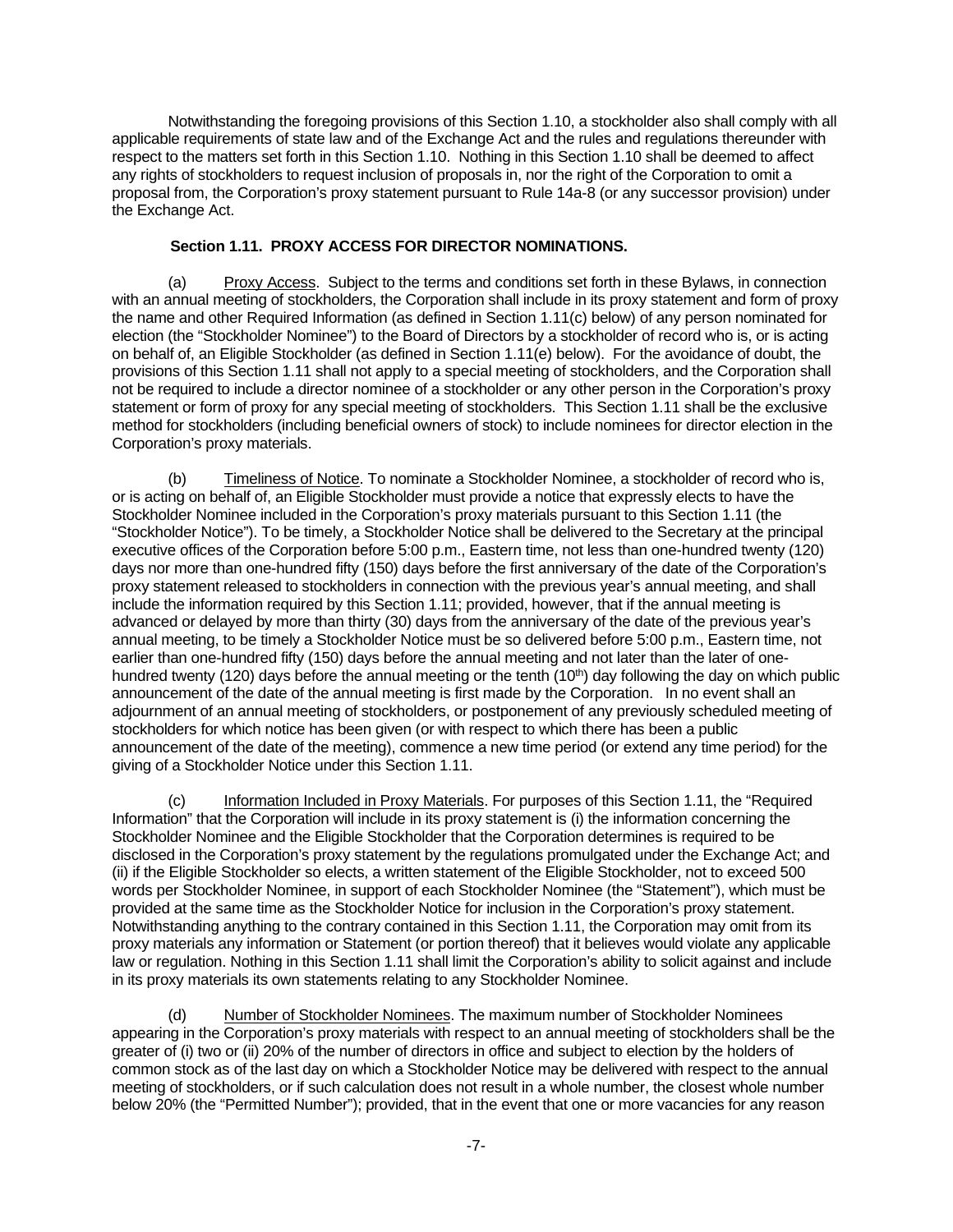occurs on the Board of Directors at any time after the deadline in Section 1.11(b) and before the date of the applicable annual meeting of stockholders and the Board of Directors resolves to reduce the size of the Board of Directors in connection therewith, the Permitted Number shall be calculated based on the number of directors in office as so reduced. The Permitted Number shall be reduced by the number of director candidates for which the Corporation shall have received one or more notices that a stockholder intends to nominate such director candidates at such applicable annual meeting of stockholders pursuant to clause (iii) of subsection (a)(1) of Section 1.10 of these Bylaws. The Permitted Number shall be further reduced by the number of director candidates who were Stockholder Nominees at any of the two annual meetings of stockholders preceding the applicable annual meeting and whose reelection at the upcoming annual meeting of stockholders is being recommended by the Board of Directors. The Permitted Number shall also be reduced by the number of director candidates whose names were submitted for inclusion in the Corporation's proxy materials pursuant to this Section 1.11, but who were thereafter nominated by the Board of Directors. In the event that the number of Stockholder Nominees submitted by Eligible Stockholders pursuant to this Section 1.11 exceeds the Permitted Number, each Eligible Stockholder will select one Stockholder Nominee for inclusion in the Corporation's proxy materials until the Permitted Number is reached, going in order of the amount (largest to smallest) of shares of common stock of the Corporation each Eligible Stockholder disclosed as owned in its respective Stockholder Notice submitted to the Corporation. If the Permitted Number is not reached after each Eligible Stockholder has selected one Stockholder Nominee, this selection process will continue as many times as necessary, following the same order each time, until the Permitted Number is reached. Following such determination, if any Stockholder Nominee who satisfies the eligibility requirements in this Section 1.11 (x) thereafter withdraws from the election (or his or her nomination is withdrawn by the applicable Eligible Stockholder) or (y) is thereafter not submitted for director election for any reason (including the failure to comply with this Section 1.11) other than due to a failure by the Corporation to include such Stockholder Nominee in the proxy materials in violation of this Section 1.11, no other nominee or nominees (other than any Stockholder Nominee already determined to be included in the Corporation's proxy materials who continues to satisfy the eligibility requirements of this Section 1.11) shall be included in the Corporation's proxy materials or otherwise submitted for director election pursuant to this Section 1.11.

(e) Group Provisions to Determine Eligible Stockholder. An "Eligible Stockholder" is one or more persons who own and have owned, or are acting on behalf of one or more persons who own and have owned (as defined below in Section 1.11(f)), continuously for at least three years as of the date the Stockholder Notice is received by the Corporation, shares representing at least 3% of the shares of common stock outstanding as of the date of such Stockholder Notice (the "Required Shares"), and who continue to own the Required Shares at all times between the date the Stockholder Notice is received by the Corporation and the date of the applicable annual meeting of stockholders, provided that the aggregate number of persons whose stock ownership is counted for the purposes of satisfying the foregoing ownership requirement, shall not exceed 20. Two or more funds that are (i) under common management and investment control, (ii) under common management and funded primarily by a single employer or (iii) a "group of investment companies," as such term is defined in Section 12(d)(1)(G)(ii) of the Investment Company Act of 1940 (as amended from time to time the "Investment Company Act") (such funds together under each of (i), (ii) or (iii) comprising a "Qualifying Fund") shall be treated as one owner for the purpose of determining the aggregate number of stockholders in this paragraph, and treated as one person for the purpose of determining "ownership" as defined in this Section 1.11, provided that each fund comprising a Qualifying Fund otherwise meets the requirements set forth in this Section 1.11. No person (other than a Custodian Holder) may be a member of more than one group constituting an Eligible Stockholder under this Section 1.11.

(f) Definition of Ownership. For purposes of calculating the Required Shares, "ownership" shall be deemed to consist of and include only the outstanding shares as to which a person possesses both (i) the full voting and investment rights pertaining to the shares and (ii) the full economic interest in (including the opportunity for profit and risk of loss on) such shares; provided that the ownership of shares calculated in accordance with clauses (i) and (ii) shall not include any shares (A) that a person has sold in any transaction that has not been settled or closed, including any short sale, (B) that a person has borrowed or purchased pursuant to an agreement to resell or (C) subject to any option, warrant, forward contract, swap, contract of sale, other derivative or similar agreement entered into by a person, whether any such instrument or agreement is to be settled with shares or with cash based on the notional amount or value of shares, in any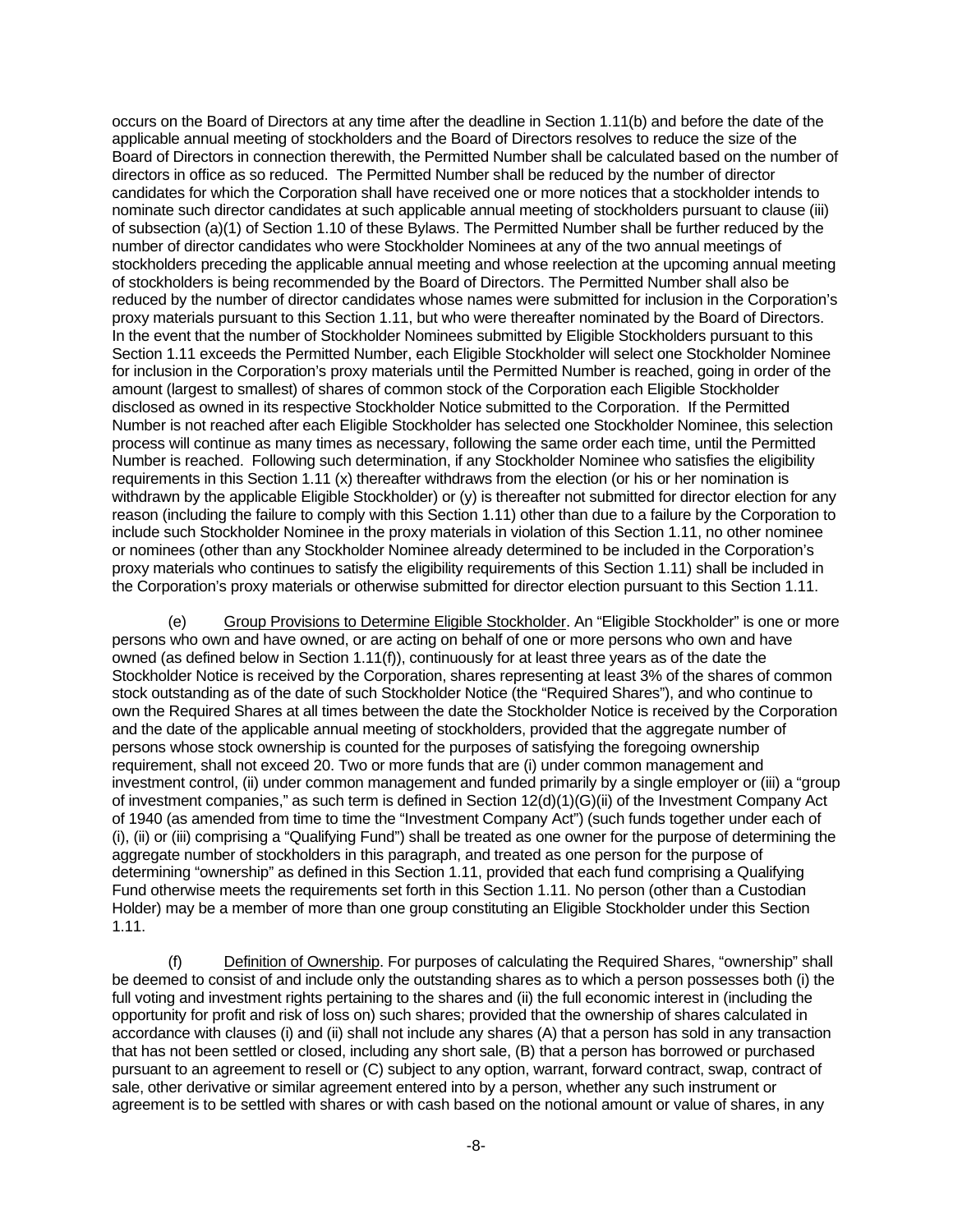such case which instrument or agreement has, or is intended to have, or if exercised would have, the purpose or effect of (1) reducing in any manner, to any extent or at any time in the future, the person's full right to vote or direct the voting of any such shares, and/or (2) hedging, offsetting or altering to any degree gain or loss arising from the full economic ownership of such person's shares. "Ownership" shall include shares held in the name of a nominee or other intermediary so long as the person claiming ownership of such shares retains the right to instruct how the shares are voted with respect to the election of directors and possesses the full economic interest in the shares, provided that this provision shall not alter the obligations of any stockholder of record to provide the Stockholder Notice. Ownership of shares shall be deemed to continue during any period in which shares have been loaned if the person claiming ownership may recall such loaned shares on five business days' notice and during any period in which any voting power has been delegated by means of a proxy, power of attorney or other instrument or arrangement which is revocable at any time without condition. The terms "owned," "owning" and other variations of the word "own" shall have correlative meanings.

(g) Contents of Stockholder Notice. The Stockholder Notice shall set forth or be submitted with the following information and materials in writing (including, as applicable, with respect to each stockholder of record, fund comprising a Qualifying Fund and any other person whose stock ownership is counted for the purposes of qualifying as an Eligible Stockholder but not with respect to a Custodian Holder): (i) with respect to the Eligible Stockholder, the number of shares that the Eligible Stockholder is deemed to own for the purposes of this Section 1.11; (ii) the written consent of each Stockholder Nominee to being named in the Corporation's proxy materials as a nominee and to serving as a director if elected; (iii) a copy of the Schedule 14N that has been, or concurrently is, filed with the Commission as required by Rule 14a-18 under the Exchange Act; (iv) with respect to each Stockholder Nominee, all information relating to such Stockholder Nominee as would be required to be disclosed in a solicitation of proxies for the election of such nominee as a director pursuant to Regulation 14A under the Exchange Act; and (v) a completed director questionnaire signed by the Stockholder Nominee(s) (a form of which shall be provided by the Secretary of the Corporation promptly following a request therefor). In addition, the Stockholder Notice must be submitted with a signed and written agreement of the Eligible Stockholder (including, as applicable, a signed and written agreement with respect to each stockholder of record, fund comprising a Qualifying Fund and any other person whose stock ownership is counted for the purposes of qualifying as an Eligible Stockholder but not with respect to a Custodian Holder) setting forth: (i) a representation that the Eligible Stockholder (A) acquired ownership of the Required Shares in the ordinary course of business and not with the intent to change or influence control of the Corporation, and does not presently have such intent, (B) presently intends to maintain qualifying ownership of the Required Shares through the date of the applicable annual meeting of stockholders, (C) has not nominated and will not nominate for election to the Board of Directors at the applicable annual meeting of stockholders any person other than its Stockholder Nominee(s), (D) has not engaged and will not engage in, and has not and will not be a "participant" in another person's, "solicitation" within the meaning of Rule 14a-1(l) under the Exchange Act in support of the election of any individual as a director at the applicable annual meeting of stockholders other than its Stockholder Nominee(s) or a nominee of the Board of Directors, (E) will not distribute to any person any form of proxy for the applicable annual meeting of stockholders other than the form distributed by the Corporation, and (F) will provide facts, statements and other information in all communications with the Corporation and its stockholders that are or will be true and correct in all material respects and do not and will not omit to state a material fact necessary in order to make the statements made, in light of the circumstances under which they were made, not misleading and otherwise will comply with all applicable laws, rules and regulations in connection with any actions taken pursuant to this Section 1.11; (ii) a representation that (A) within five business days after the date that the Stockholder Notice is sent to the Corporation, the Eligible Stockholder will provide one or more written statements from the record holder of the Required Shares (and from each intermediary through which the Required Shares are or have been held during the requisite three-year holding period) that, as of a date within seven calendar days prior to the date that the Stockholder Notice is delivered to or mailed and received by the Corporation, the Eligible Stockholder owns, and has owned continuously for the preceding three years, the Required Shares, (B) within five business days after the record date for determining the stockholders entitled to vote at the annual meeting, the Eligible Stockholder will provide one or more written statements from the record holder (and from each intermediary through which the Required Shares are held) verifying the Eligible Stockholder's continuous ownership of the Required Shares through such record date and (C) the Eligible Stockholder will provide immediate written notice to the Corporation if the Eligible Stockholder ceases to own any of the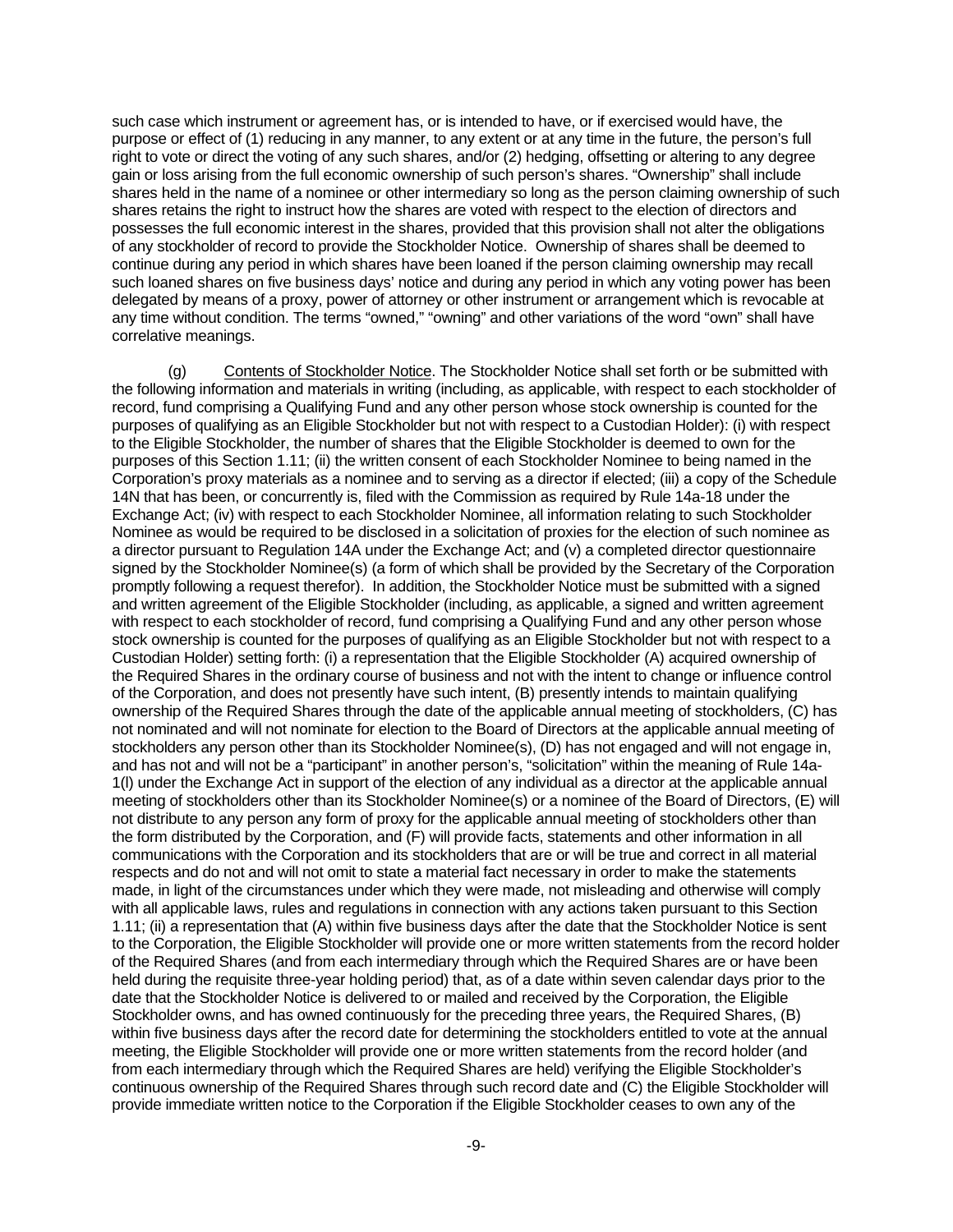Required Shares prior to the date of the applicable annual meeting of stockholders; (iii) in the case of a nomination by a group of persons that together is such an Eligible Stockholder, the designation by all group members of one group member that is authorized to act on behalf of all members of the nominating group with respect to the nomination and matters related thereto, including withdrawal of the nomination; (iv) an undertaking that the Eligible Stockholder agrees to (A) assume all liability stemming from any legal or regulatory violation arising out of the Eligible Stockholder's communications with the stockholders of the Corporation or out of the information that the Eligible Stockholder provided to the Corporation, (B) indemnify and hold harmless the Corporation and each of its directors, officers and employees individually against any liability, loss or damages in connection with any threatened or pending action, suit or proceeding, whether legal, administrative or investigative, against the Corporation or any of its directors, officers or employees arising out of any nomination, solicitation or other activity by the Eligible Stockholder in connection with its efforts to elect the Stockholder Nominee pursuant to this Section 1.11, (C) file with the Commission any solicitation or other communication with the Corporation's stockholders relating to the meeting at which the Stockholder Nominee will be nominated, regardless of whether any such filing is required under Regulation 14A of the Exchange Act or whether any exemption from filing is available for such solicitation or other communication under Regulation 14A of the Exchange Act, (D) comply with all laws and regulations applicable to any solicitation in connection with the annual meeting and (E) provide the Corporation prior to the annual meeting of stockholders such additional information as necessary or reasonably requested by the Corporation; and (v) an agreement and waiver by the Eligible Stockholder, in a form reasonably acceptable to the Corporation, providing that, if any of such Eligible Stockholder's Stockholder Nominee(s) are elected at the annual meeting to which such Eligible Stockholder's Stockholder Notice relates, for the following two annual meetings, the Eligible Stockholder will not, and irrevocably waives any right to, nominate any candidates for director election other than a nomination submitted pursuant to, and subject to the terms and conditions of, this Section 1.11. In addition, no later than the Stockholder Notice deadline set forth in Section 1.11(b), a Qualifying Fund whose stock ownership is counted for purposes of qualifying as an Eligible Stockholder must provide to the Secretary documentation satisfactory to the Corporation that demonstrates that the funds comprising the Qualifying Fund are (x) under common management and investment control, (y) under common management and funded primarily by a single employer or (z) a "group of investment companies," as such term is defined in Section 12(d)(1)(G)(ii) of the Investment Company Act.

(h) Information and Agreements from Stockholder Nominees. At the request of the Corporation, each Stockholder Nominee must: (i) provide an executed agreement, in a form satisfactory to the Corporation, that (A) the Stockholder Nominee has read and agrees, if elected, to serve as a member of the Board of Directors, to adhere to the Corporation's Corporate Governance Guidelines, Code of Ethics and Business Conduct and its policies regarding conflict of interest and protection of sensitive information and any other Corporation policies and guidelines applicable to directors (which will be provided by the Corporation following a request therefor), (B) the Stockholder Nominee is not and will not become a party to any compensatory, payment or other financial agreement, arrangement or understanding with any person or entity in connection with service or action as Stockholder Nominee or as a director of the Corporation, in each case that has not been disclosed to the Corporation, and (C) the Stockholder Nominee is not and will not become a party to any agreement, arrangement or understanding with any person or entity as to how the Stockholder Nominee would vote or act on any issue or question as a director, in each case that has not been disclosed to the Corporation; and (ii) provide within five business days of the Corporation's request such additional information as the Corporation determines may be necessary to permit the Board of Directors to determine (A) if such Stockholder Nominee is independent under the listing standards of each principal U.S. exchange upon which the common stock of the Corporation is listed, any applicable rules of the Commission, and any publicly disclosed standards used by the Board of Directors in determining and disclosing the independence of the Corporation's directors, (B) if such Stockholder Nominee has any direct or indirect relationship with the Corporation other than those relationships that have been deemed categorically immaterial pursuant to the Corporation's Corporate Governance Guidelines and (C) if such Stockholder Nominee is not and has not been subject to any event specified in Item 401(f) of Regulation S-K (or successor rule) of the Commission. In the event that any information or communications provided by the Eligible Stockholder or the Stockholder Nominee to the Corporation or its stockholders ceases to be true and correct in any respect or omits a fact necessary to make the statements made, in light of the circumstances under which they were made, not misleading, each Eligible Stockholder or Stockholder Nominee, as the case may be, shall promptly notify the Secretary of any such inaccuracy or omission in such previously provided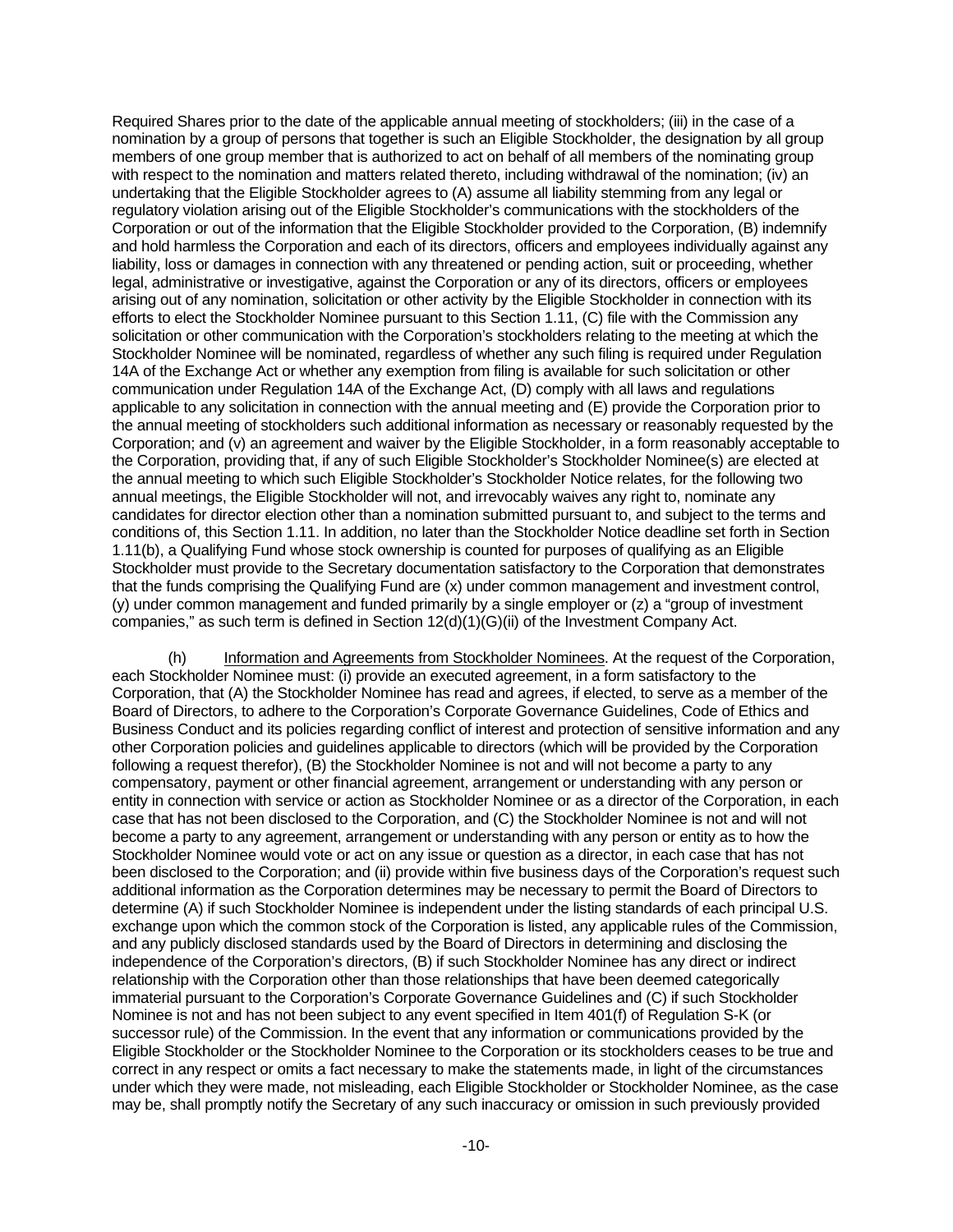information and of the information that is required to make such information or communication true and correct.

(i) Exclusion of Stockholder Nominees from Proxy Materials. The Corporation shall not be required to include, pursuant to this Section 1.11, a Stockholder Nominee in its proxy materials for any meeting of stockholders, or, if the proxy statement already has been filed, to allow the nomination of a Stockholder Nominee, notwithstanding that proxies in respect of such vote may have been received by the Corporation: (i) if the Stockholder Nominee or the Eligible Stockholder (or any member of any group of persons that together is such Eligible Stockholder) who has nominated such Stockholder Nominee has engaged in or is currently engaged in, or has been or is a "participant" in another person's, "solicitation" within the meaning of Rule 14a-1(l) under the Exchange Act in support of the election of any individual as a director at the applicable annual meeting of stockholders other than its Stockholder Nominee(s) or a nominee of the Board of Directors; (ii) who is not independent for purposes of membership of the Board of Directors or any committee thereof under (A) the listing standards of each principal U.S. exchange upon which the common stock of the Corporation is listed, (B) any applicable rules of the Commission or any other regulatory body with jurisdiction over the Corporation or (C) any publicly disclosed standards used by the Board of Directors in determining and disclosing independence of the Corporation's directors, in each case as determined by the Corporation; (iii) who is not a "non-employee director" for the purposes of Rule 16b-3 under the Exchange Act (or any successor rule), or is not an "outside director" for the purposes of Section 162(m) of the Internal Revenue Code (or any successor provision); (iv) whose election as a member of the Board of Directors would cause the Corporation to be in violation of these Bylaws, the Charter of the Corporation, the rules and listing standards of the principal U.S. securities exchange upon which the common stock of the Corporation is listed, or any applicable state or federal law, rule or regulation; (v) who is or has been, within the past three years, an officer or director of a competitor, as defined in Section 8 of the Clayton Antitrust Act of 1914 (as amended from time to time); (vi) who is a named subject of a pending criminal proceeding (excluding traffic violations and other minor offenses) or has been convicted in such a criminal proceeding within the past 10 years; (vii) who is subject to an order of the type specified in Rule 506(d) of Regulation D promulgated under the Securities Act of 1933, as amended from time to time; (viii) if such Stockholder Nominee or the applicable Eligible Stockholder (or any member of any group of persons that together is such Eligible Stockholder) shall have provided information to the Corporation in connection with such nomination that was untrue in any material respect or omitted to state a material fact necessary in order to make any statement made, in light of the circumstances under which it was made, not misleading, as determined by the Corporation; (ix) if the Eligible Stockholder (or any member of any group of persons that together is such Eligible Stockholder) or applicable Stockholder Nominee otherwise breaches or fails to comply with its representations or obligations made or undertaken pursuant to these Bylaws, including, without limitation, this Section 1.11; or (x) if the Eligible Stockholder ceases to be an Eligible Stockholder for any reason, including but not limited to not owning the Required Shares through the date of the applicable annual meeting. For the purpose of this Section 1.11(i), if any of the conditions set forth in clauses (ii) through (x) are satisfied, then the applicable Stockholder Nominee shall not be included in the proxy materials and shall not be eligible or qualified for director election and if any of the conditions set forth in clause (i) are satisfied, then no Stockholder Nominees shall be included in the proxy materials and no Stockholder Nominee shall be eligible or qualified for director election.

(j) Conditional Resignations of Stockholder Nominees. Any Stockholder Nominee who is included in the Corporation's proxy materials for an annual meeting of stockholders pursuant to this Section 1.11 shall tender an irrevocable resignation (resigning his or her candidacy for director election and, if applicable at the time of the determination made in the next sentence, resigning from his or her position as a director), in a form satisfactory to the Corporation, in advance of the annual meeting, provided that such resignation shall expire upon the certification of the voting results of that annual meeting of stockholders. Such resignation shall become effective upon a determination by the Board of Directors or any committee thereof that (i) the information provided pursuant to this Section 1.11 to the Corporation by such individual or by the Eligible Stockholder (or any member of any group of persons that together is such Eligible Stockholder) who nominated such individual was untrue in any material respect or omitted to state a material fact necessary in order to make the statements made, in light of the circumstances under which they were made, not misleading or (ii) such individual, or the Eligible Stockholder (or any member of any group of persons that together is such Eligible Stockholder) who nominated such individual, shall have breached or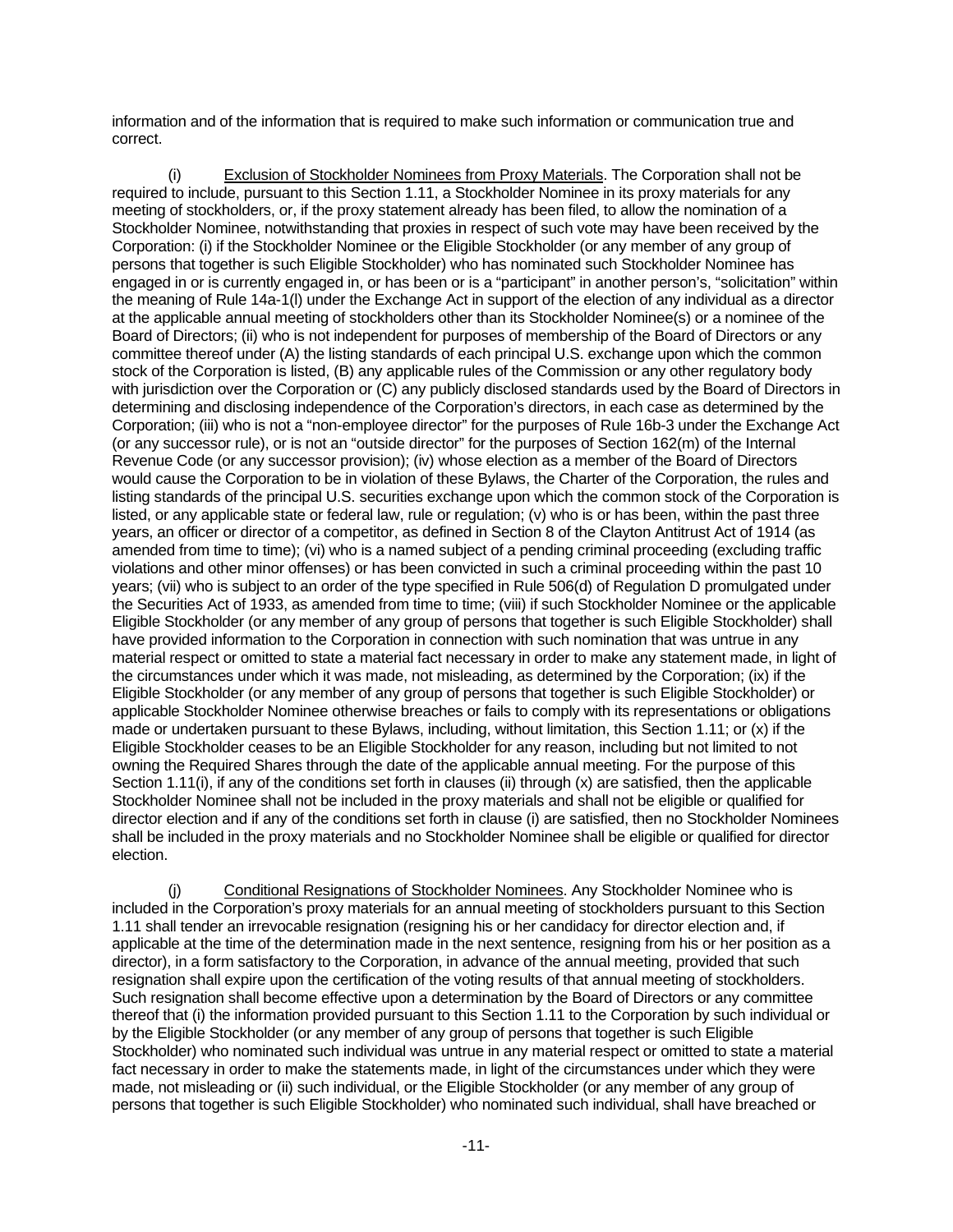failed to comply with its agreements, representations undertakings and/or obligations pursuant to these Bylaws, including, without limitation, this Section 1.11.

(k) Interpretation; Application; Attendance of Eligible Stockholder at Annual Meeting. The Board of Directors (and any other person or body authorized by the Board of Directors) shall have the power and authority to interpret this Section 1.11 and to make any and all determinations necessary or advisable to apply this Section 1.11 to any persons, facts or circumstances, including the power to determine (i) whether a person or group of persons qualifies as an Eligible Stockholder; (ii) whether a Stockholder Notice complies with this Section 1.11; (iii) whether a person satisfies the qualifications and requirements imposed by this Section 1.11 to be a Stockholder Nominee; and (iv) whether any and all requirements of this Section 1.11 have been satisfied. Any such interpretation or determination adopted in good faith by the Board of Directors (or any other person or body authorized by the Board of Directors) shall be binding on all persons, including the Corporation and all record or beneficial owners of stock of the Corporation. Notwithstanding the foregoing provisions of this Section 1.11, unless otherwise required by law or otherwise determined by the chairman of the meeting, if neither the Eligible Stockholder (or if the Eligible Stockholder is comprised of a group, no member of such group) nor a qualified representative of the Eligible Stockholder appears at the annual meeting of stockholders of the Corporation to present its Stockholder Nominee(s), such nomination or nominations shall be disregarded and conclusively deemed withdrawn, notwithstanding that proxies in respect of the election of the Stockholder Nominee(s) may have been received by the Corporation. For purposes of this Section 1.11, to be considered a qualified representative of the Eligible Stockholder, a person must be authorized by a writing executed by such Eligible Stockholder or an electronic transmission delivered by such Eligible Stockholder to act for such Eligible Stockholder as proxy at the annual meeting of stockholders and such person must produce such writing or electronic transmission, or a reliable reproduction of the writing or electronic transmission, at the annual meeting of stockholders.

(l) General. For purposes of this Section 1.11 "beneficial ownership" (and the correlative term, "beneficial owner") shall have the meaning set forth in Rule 13d-3 under the Exchange Act. For purposes of this Section 1.11, "Custodian Holder", with respect to any Eligible Stockholder, means any broker, bank or custodian (or similar nominee) who (i) is acting solely as a nominee on behalf of a beneficial owner and (ii) does not "own" any of the shares comprising the Required Shares of the Eligible Stockholder.

# **ARTICLE II**

# **BOARD OF DIRECTORS**

**Section 2.01. POWERS.** The business and affairs of the Corporation shall be managed under the direction of its Board of Directors. The Board of Directors may exercise all the powers of the Corporation, except such as are by statute or the Charter or the Bylaws conferred upon or reserved to the stockholders.

**Section 2.02. NUMBER OF DIRECTORS.** The number of directors of the Corporation shall be twelve (12), until increased or decreased as provided in this Section 2.02 to not less than ten (10) and not more than fourteen (14). By vote of a majority of the entire Board of Directors, the number of directors may be increased or decreased, from time to time, within the limits above specified; provided, however, that except as set forth in the Charter of the Corporation, the tenure of office of a director shall not be affected by any decrease in the number of directors so made by the Board.

**Section 2.03. ELECTION OF DIRECTORS.** Except as set forth in the Charter of the Corporation, the members of the Board of Directors shall be elected each year at the annual meeting of stockholders, and each director shall hold office until the next annual meeting of stockholders held after his or her election and until his or her successor will have been elected and qualified. No person, other than a person granted an exemption from this provision by action of the Board of Directors, shall be eligible to be elected as a director for a term which expires after the first annual meeting of stockholders after he or she reaches the age of seventy-five (75) years.

**Section 2.04. CHAIRMAN OF THE BOARD.** The Board of Directors shall designate from its membership a Chairman of the Board, who shall preside at all meetings of the stockholders and of the Board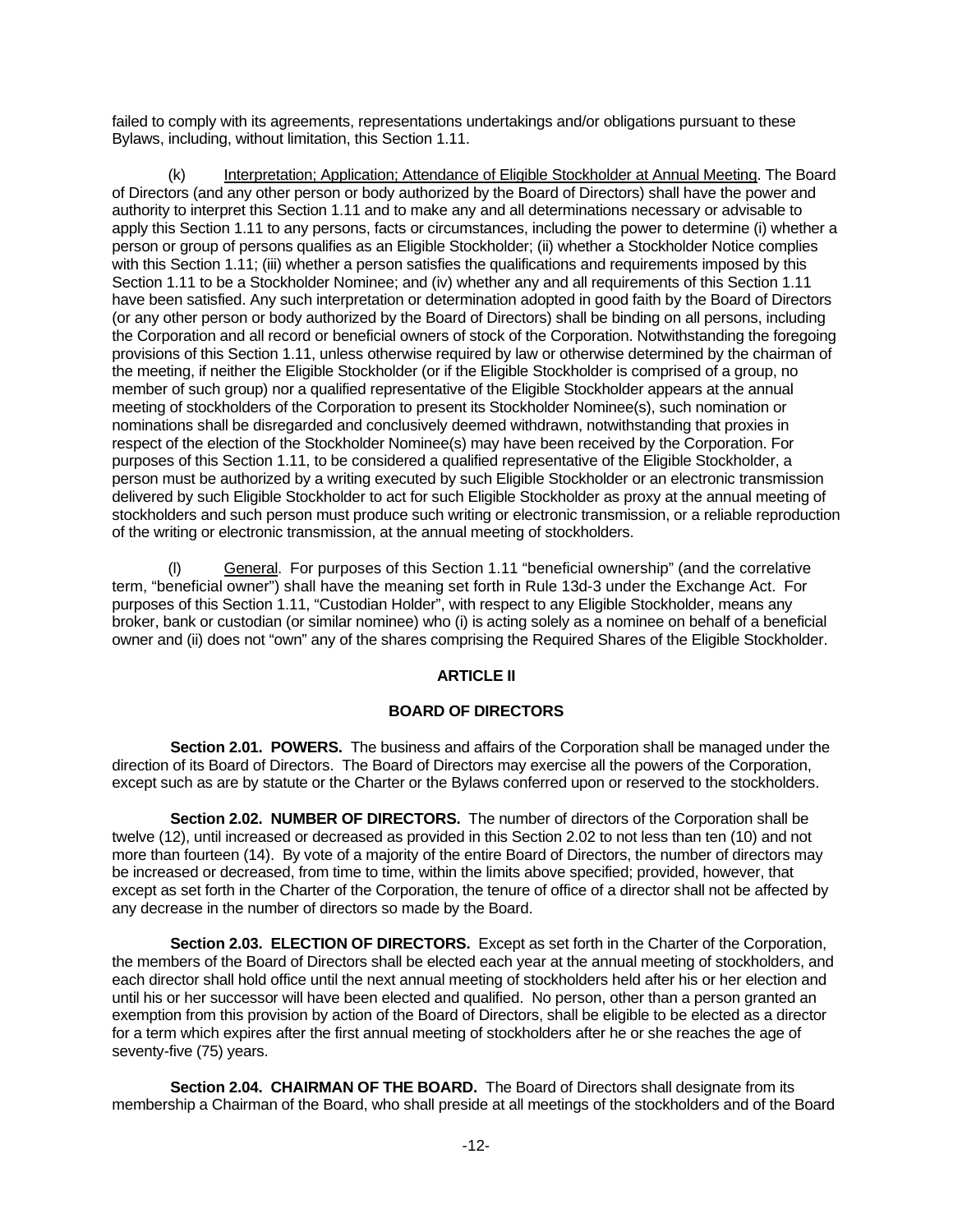of Directors. He may sign with the Secretary or an Assistant Secretary certificates of stock of the Corporation, and he shall perform such other duties as may be prescribed by the Board of Directors. The Chairman will coordinate with the Lead Director on matters of Board administration and with the Chief Executive Officer and other members of management on matters relating to governance, financial reporting, stockholder engagement and input, and succession planning.

# **Section 2.05. Reserved.**

**Section 2.06. LEAD DIRECTOR.** The Board of Directors, by the affirmative vote of a majority of those directors who have been determined to be "independent" for purposes of the New York Stock Exchange requirements, shall designate one of the independent directors as the Lead Director. The Lead Director shall (i) be independent and elected by a majority of the independent directors annually and may be removed from the position by a majority of the independent directors; (ii) preside as Chair at Board of Directors meetings while in executive sessions of the non-management members of the Board of Directors or executive sessions of the independent directors, or when the Chairman of the Board is ill, absent, incapacitated or otherwise unable to carry out the duties of Chairman of Board; (iii) determine the frequency and timing of executive sessions of non-management directors and report to the Chairman of the Board and the Chief Executive Officer on all relevant matters arising from those sessions, and shall invite the Chairman of the Board and the Chief Executive Officer to join the executive session for further discussion as appropriate; (iv) consult with the Chairman of the Board and the Chief Executive Officer and committee chairs regarding the topics and schedules of the meetings of the Board of Directors and committees and approve the topics and schedules of Board meetings; (v) review and approve all Board of Directors and committee agendas and provide input to management on the scope and quality of and approve information sent to the Board of Directors; (vi) assist with recruitment of director candidates and, along with the Chairman of the Board, may extend the invitation to a new potential director to join the Board of Directors; (vii) act as liaison between the Board of Directors and management and among the directors and the committees of the Board of Directors; (viii) serve as member of the Executive Committee of the Board of Directors; (ix) serve as exofficio member of each committee if not otherwise a member of the committee; (x) serve as the point of contact for stockholders and others to communicate with the Board of Directors; (xi) recommend to the Board of Directors and committees the retention of advisors and consultants who report directly to the Board of Directors; (xii) call a special meeting of the Board of Directors or of the independent directors at any time, at any place, and for any purpose and (xiii) perform all other duties as may be assigned by the Board of Directors from time to time.

Section 2.07. REMOVAL. Any director or the Board of Directors may be removed from office as a director at any time, but only for cause, by the affirmative vote at a duly called meeting of stockholders of at least a majority of the votes which all holders of the then outstanding shares of capital stock of the Corporation would be entitled to cast at an annual election of directors, voting together as a single class.

**Section 2.08. VACANCIES.** Vacancies in the Board of Directors, except for vacancies resulting from an increase in the number of directors, shall be filled only by a majority vote of the remaining directors then in office, even if less than a quorum, except that vacancies resulting from removal from office by a vote of the stockholders may be filled by the stockholders at the same meeting at which such removal occurs. Vacancies resulting from an increase in the number of directors shall be filled only by a majority vote of the Board of Directors. Any director elected to fill a vacancy shall hold office until the next annual meeting of stockholders and until his or her successor will have been elected and qualified.

**Section 2.09. REGULAR MEETINGS.** After each meeting of stockholders at which a Board of Directors, or any class thereof, shall have been elected, the Board of Directors shall meet as soon as practicable for the purpose of organization and the transaction of other business, at such time and place within or without the State of Maryland as may be designated by the Board of Directors. Other regular meetings of the Board of Directors shall be held on such dates and at such places within or without the State of Maryland as may be designated from time to time by the Board of Directors.

**Section 2.10. SPECIAL MEETINGS.** Special meetings of the Board of Directors may be called at any time, at any place, and for any purpose by the Chairman of the Board, the Lead Director, the Chief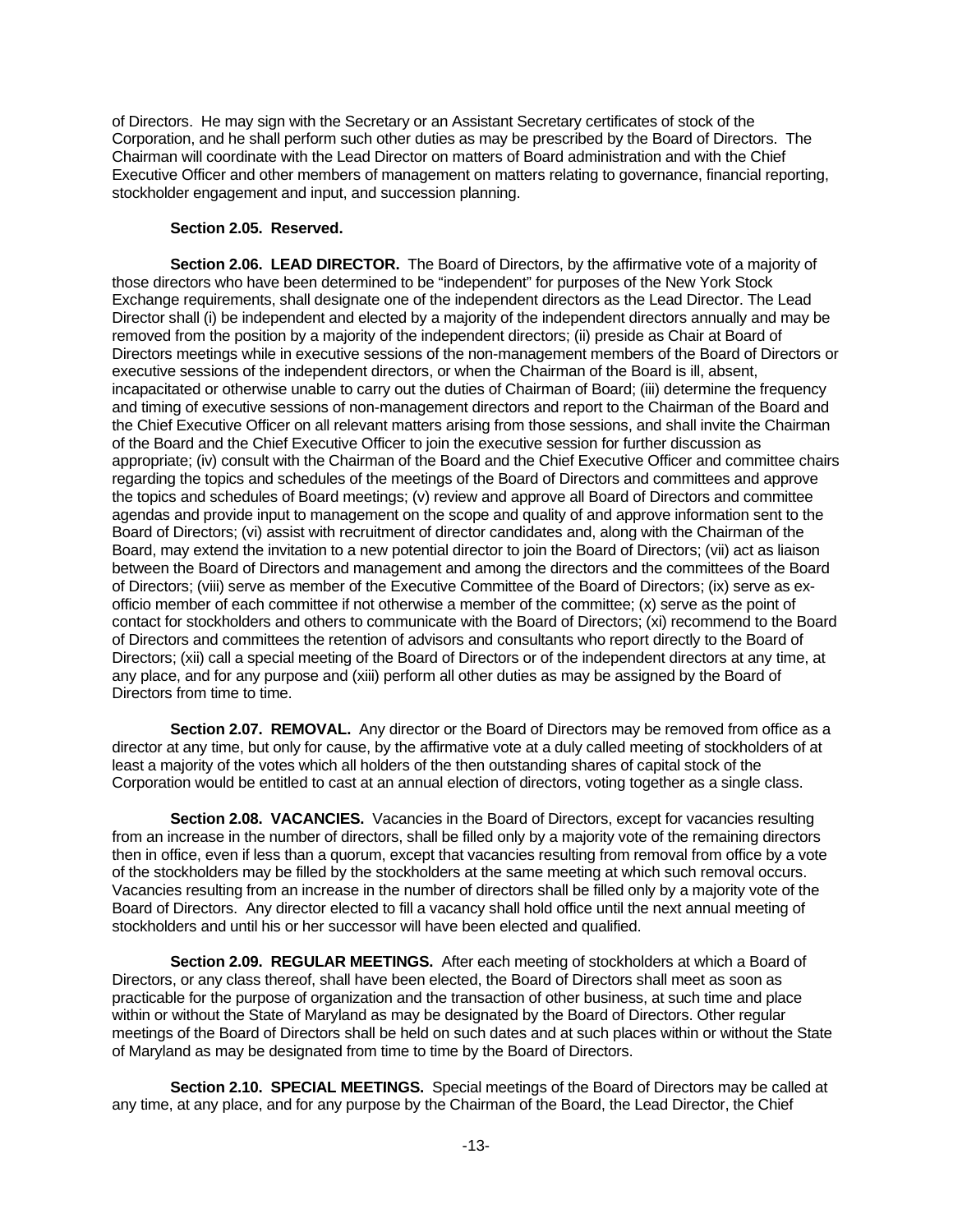Executive Officer, any three (3) directors, or by any officer of the Corporation upon the request of a majority of the Board.

**Section 2.11. NOTICE OF MEETINGS.** Notice of the place, day, and hour of every regular and special meeting of the Board of Directors shall be given to each director twenty-four (24) hours (or more) before the meeting, by telephoning the notice to such director, or by delivering the notice to him or her personally, or by sending the notice to him or her by electronic mail or by facsimile, or by leaving the notice at his or her residence or usual place of business, or, in the alternative, by mailing such notice three (3) days (or more) before the meeting, postage prepaid, and addressed to him or her at his or her last known post office address according to the records of the Corporation. If mailed, such notice shall be deemed to be given when deposited in the United States mail, properly addressed, with postage thereon prepaid. If notice be given by electronic mail or by facsimile, such notice shall be deemed to be given when the electronic message is transmitted to the last known electronic mail address provided to the Corporation by the director, or when the facsimile is transmitted to the last know facsimile number provided to the Corporation by the director. If the notice be given by telephone or by personal delivery, such notice shall be deemed to be given at the time of the communication or delivery. Unless required by these Bylaws or by resolution of the Board of Directors, no notice of any meeting of the Board of Directors need state the business to be transacted thereat. No notice of any meeting of the Board of Directors need be given to any director who attends or to any director who, in a writing executed and filed with the records of the meeting either before or after the holding thereof, waives such notice. Any meeting of the Board of Directors, regular or special, may adjourn from time to time to reconvene at the same or some other place, and no further notice need be given of any such adjourned meeting.

**Section 2.12. PRESENCE AT MEETING.** Members of the Board of Directors, or of any committee thereof, may participate in a meeting by means of conference telephone or similar communications equipment by means of which all persons participating in the meeting can hear each other at the same time. Participation in this manner shall constitute presence in person at the meeting.

**Section 2.13. CONDUCT OF MEETINGS.** Each meeting of the Board of Directors shall be presided over by the Chairman of the Board of Directors or if the Chairman of the Board is not present by the Lead Director and if none of the Chairman of the Board and the Lead Director is present by such member of the Board of Directors as shall be chosen at the meeting. The Secretary, or in his or her absence an Assistant Secretary, shall act as secretary of the meeting, or if no such officer is present, a secretary of the meeting shall be designated by the person presiding over the meeting.

**Section 2.14. QUORUM.** At all meetings of the Board of Directors, a majority of the Board of Directors shall constitute a quorum for the transaction of business. Except in cases in which it is by statute, by the Charter, or by the Bylaws otherwise provided, the vote of a majority of such quorum at a duly constituted meeting shall be sufficient to pass any measure. In the absence of a quorum, the directors present by majority vote may adjourn the meeting from time to time until a quorum shall be present. At any such meeting following adjournment at which a quorum shall be present, any business may be transacted which might have been transacted at the meeting as originally notified.

**Section 2.15. COMPENSATION.** Directors shall not receive any stated salary for their services as Directors but, by resolution of the Board of Directors, annual retainers, fees and expenses of attendance, if any, may be provided to Directors for attendance at each annual, regular or special meeting of the Board of Directors or of any committee thereof; but nothing contained herein shall be construed to preclude any Director from serving the Corporation in any other capacity and receiving compensation therefor.

**Section 2.16. ACTION BY UNANIMOUS CONSENT.** Any action required or permitted to be taken at a meeting of the Board of Directors may be taken without a meeting if a consent in writing or by electronic transmission to such action is given by each director and is filed with the minutes of proceedings of the Board of Directors.

**Section 2.17. VOTING OF SHARES BY CERTAIN HOLDERS.** Notwithstanding any other provision of the Charter of the Corporation or these Bylaws, Title 3, Subtitle 7 of the Maryland General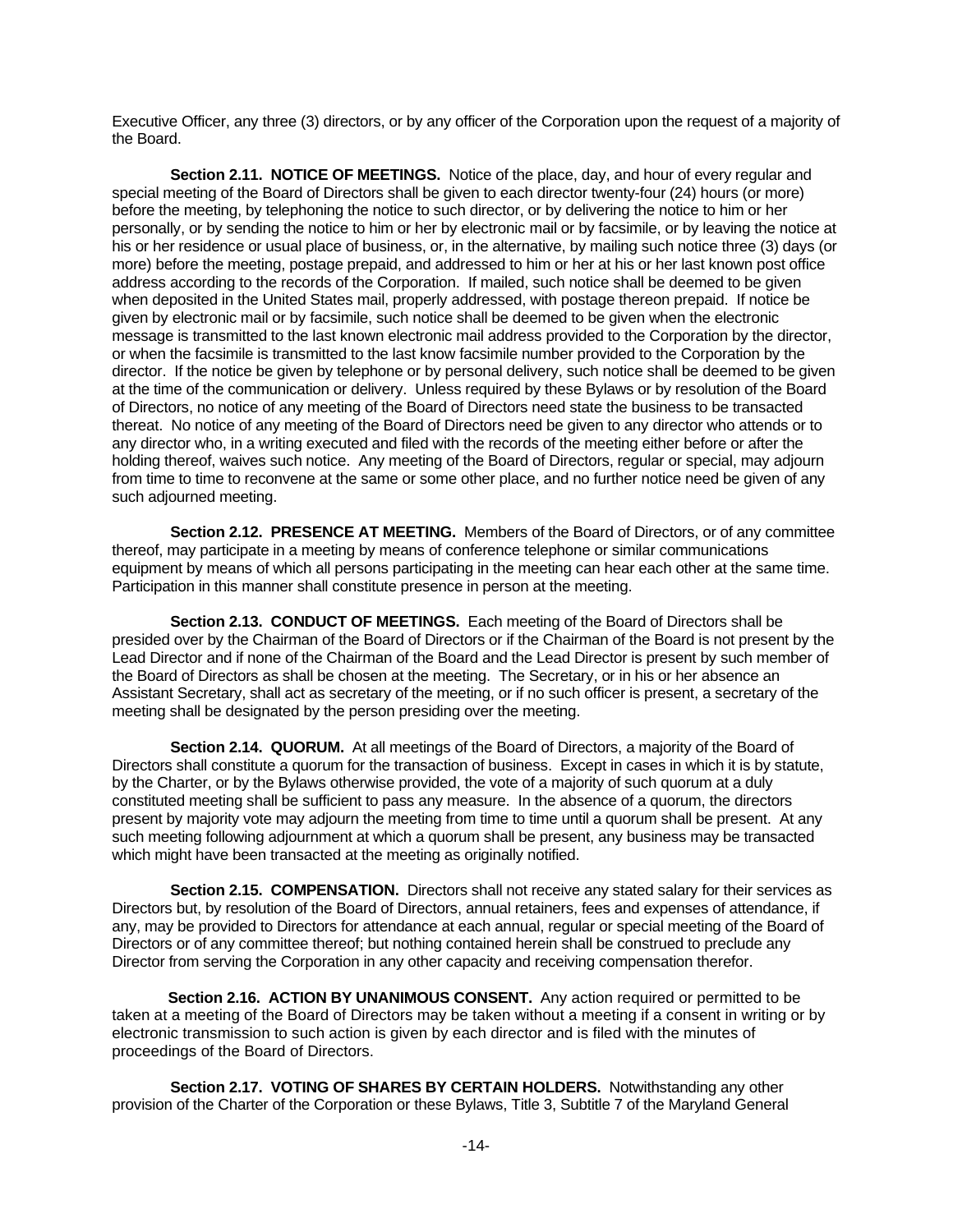Corporation Law (or any successor statute) shall not apply to any acquisition by any person of shares of stock of the Corporation. This Section 2.17 may be repealed, in whole or in part, at any time, whether before or after an acquisition of control shares and, upon such repeal, may, to the extent provided by any successor bylaw, apply to any prior or subsequent control share acquisition.

# **ARTICLE III**

#### **COMMITTEES**

**Section 3.01. COMMITTEES.** The Board of Directors may by resolution provide for such standing or special committees, composed of two (2) or more directors, and discontinue the same at its pleasure. Each such committee shall have such powers and perform such duties, not inconsistent with law, as may be assigned to it by the Board of Directors.

**Section 3.02. MEETINGS OF COMMITTEES.** Each committee of the Board of Directors shall fix its own rules of procedure, consistent with the provisions of any rules or resolutions of the Board of Directors governing such committee, and shall meet as provided by such rules or by resolution of the Board of Directors, and it shall also meet at the call of its chairman or any two (2) members of such committee. Unless otherwise provided by such rules or by such resolution, the provisions of Article II of these Bylaws, entitled "Board of Directors," relating to the place of holding and notice required of meetings of the Board of Directors shall govern committees of the Board of Directors. A majority of each committee shall constitute a quorum thereof; provided, however, that in the absence of any member of such committee, the members thereof present at any meeting, whether or not they constitute a quorum, may appoint a member of the Board of Directors to act in the place of such absent member. Except in cases in which it is otherwise provided by the rules of such committee or by resolution of the Board of Directors, the vote of a majority of such quorum at a duly constituted meeting shall be sufficient to pass any measure.

**Section 3.03. ACTION BY UNANIMOUS CONSENT.** Any action required or permitted to be taken at a meeting of a committee of the Board of Directors may be taken without a meeting if a consent in writing or by electronic transmission to such action is given by each member of the committee and is filed with the minutes of proceedings of such committee.

#### **ARTICLE IV**

#### **OFFICERS**

**Section 4.01. EXECUTIVE OFFICERS – ELECTION AND TERM OF OFFICE.** The Executive Officers of the Corporation shall be a Chairman of the Board, a Chief Executive Officer, the President, such number of Vice Presidents as the Board of Directors may determine, a Secretary and a Treasurer. The Executive Officers shall be elected annually by the Board of Directors at its first meeting following each annual meeting of stockholders and each such officer shall hold office until the corresponding meeting of the Board of Directors in the next year and until his or her successor shall have been duly chosen and qualified or until his or her death or until he or she shall have resigned, or shall have been removed from office in the manner provided in this Article IV. Any vacancy in any of the above offices may be filled for the unexpired portion of the term by the Board of Directors at any regular or special meeting.

**Section 4.02. CHAIRMAN OF THE BOARD.** If the Board of Directors designates a Chairman of the Board who is also an employee, the Chairman shall be considered an officer of the Corporation.

**Section 4.03. CHIEF EXECUTIVE OFFICER.** Subject to the authority of the Board of Directors, the Chief Executive Officer shall have general charge and supervision of the business and affairs of the Corporation. The Chief Executive Officer shall have the authority to sign and execute in the name of the Corporation all deeds, mortgages, bonds, contracts or other instruments. The Chief Executive Officer shall have the authority to vote stock in other corporations, and shall perform such other duties of management as may be prescribed by resolution or as otherwise may be assigned by the Board of Directors. As vested by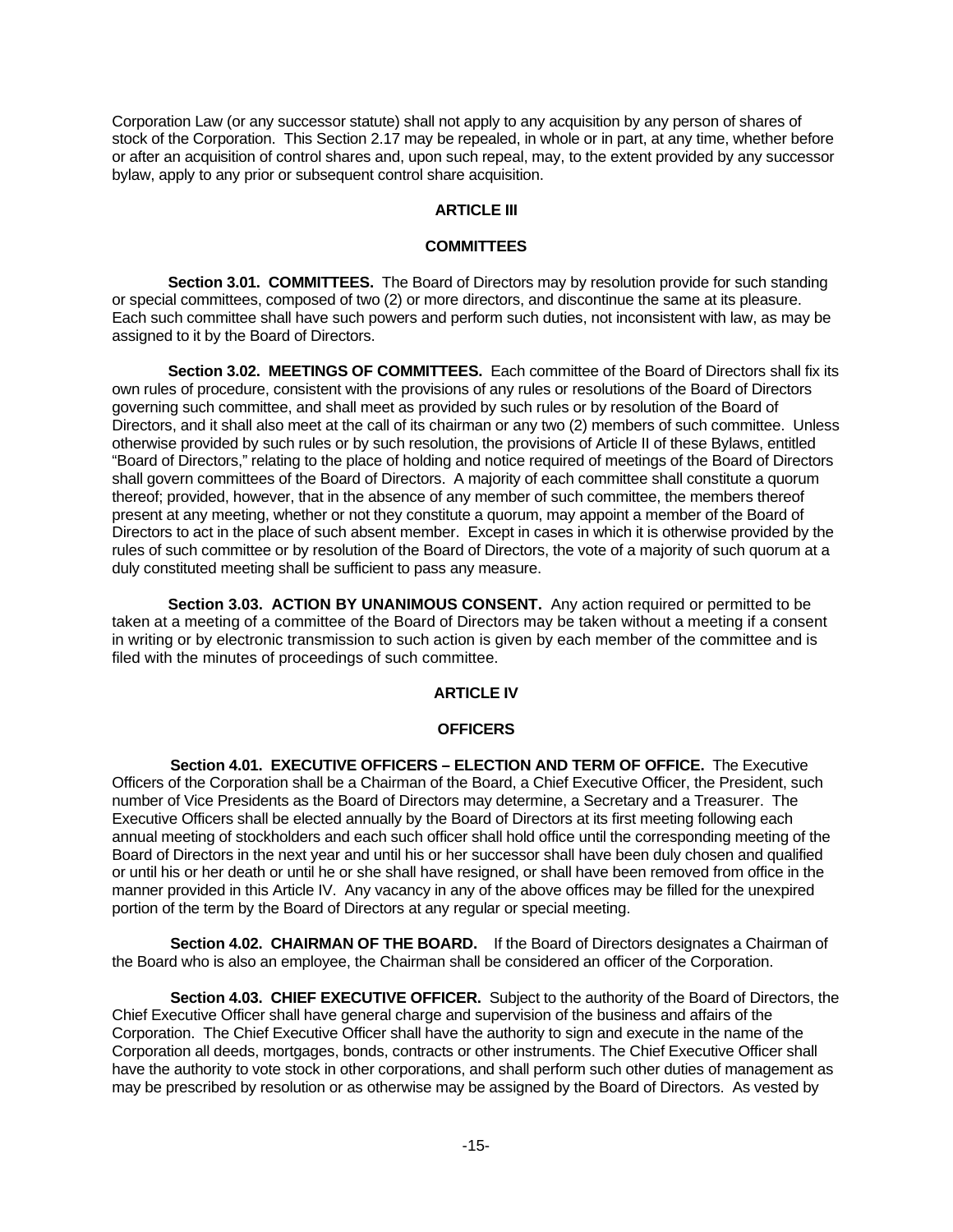these Bylaws, the Chief Executive Officer shall have the authority to delegate such authorization and power to some other officer or employee or agent of the Corporation as deemed appropriate.

**Section 4.04. PRESIDENT.** The President shall have general charge and supervision of the operations of the Corporation and shall have such other powers and duties of management as from time to time may be assigned to him or her by the Board of Directors or the Chief Executive Officer.

**Section 4.05. VICE PRESIDENTS.** The Corporation shall have one (1) or more Vice Presidents, including Executive and Senior Vice Presidents as appropriate, as elected from time to time by the Board of Directors, or Vice Presidents as appointed from time to time by the Chief Executive Officer. The Vice Presidents shall perform such duties as from time to time may be assigned to them by the Chief Executive Officer.

**Section 4.06. SECRETARY.** The Secretary shall attend all meetings of the stockholders and of the Board of Directors and record all votes and minutes or proceedings, in books provided for that purpose; shall see that all notices of such meetings are duly given in accordance with the provisions of the Bylaws of the Corporation, or as required by law; may sign certificates of stock of the Corporation with the Chairman of the Board; shall be custodian of the corporate seal; shall see that the corporate seal is affixed to all documents, the execution of which, on behalf of the Corporation, under its seal, is duly authorized, and when so affixed may attest the same; and in general, shall perform all duties incident to the office of a secretary of a corporation, and such other duties as from time to time may be assigned to the Secretary by the Chairman of the Board.

**Section 4.07. TREASURER.** The Treasurer shall have charge of and be responsible for all funds, securities, receipts and disbursements of the Corporation, and shall deposit, or cause to be deposited, in the name of the Corporation, all monies or other valuable effects in such banks, trust companies, or other depositories as shall, from time to time, be selected by the Board of Directors; and in general, shall render such reports and perform such other duties incident to the office of a treasurer of a corporation, and such other duties as from time to time may be assigned to him or her by the Chief Executive Officer.

**Section 4.08. OTHER OFFICERS AND AGENTS.** The Board of Directors, the Chief Executive Officer, or the Secretary may create such other offices and appoint or provide for the appointment of such other officers, agents, or attorneys-in-fact as any of them shall deem desirable. In the case of the Secretary, the authority to appoint other officers shall be limited to the appointment of subordinate or assistant officer positions. Each such officer, agent, or attorney-in-fact shall hold office or act for such period, have such authority, and perform such duties as the Board of Directors, the Chief Executive Officer, or the Secretary may prescribe.

**Section 4.09. WHEN DUTIES OF AN OFFICER MAY BE DELEGATED.** In the case of the absence or disability of an officer of the Corporation or for any other reason that may seem sufficient to the Board of Directors, the Chief Executive Officer, or the Secretary, then the Board of Directors, the Chief Executive Officer, the Secretary, or any officer designated by any of them, may, for the time being, delegate such officer's duties and powers to any other person.

**Section 4.10. OFFICERS HOLDING TWO OR MORE OFFICES.** Any two (2) of the above mentioned offices, except President and Vice President, may be held by the same person, but no officer shall execute, acknowledge or verify any instrument in more than one capacity, if such instrument be required by law, by the Charter or by these Bylaws, to be executed, acknowledged or verified by any two (2) or more officers.

**Section 4.11. COMPENSATION.** The Board of Directors shall have power to fix the compensation of all officers and employees of the Corporation.

Section 4.12. RESIGNATIONS. Any officer may resign at any time by giving written notice to the Board of Directors or to the Chief Executive Officer or the Secretary of the Corporation. Any such resignation shall take effect simultaneously with or at any time subsequent to its delivery as shall be specified therein;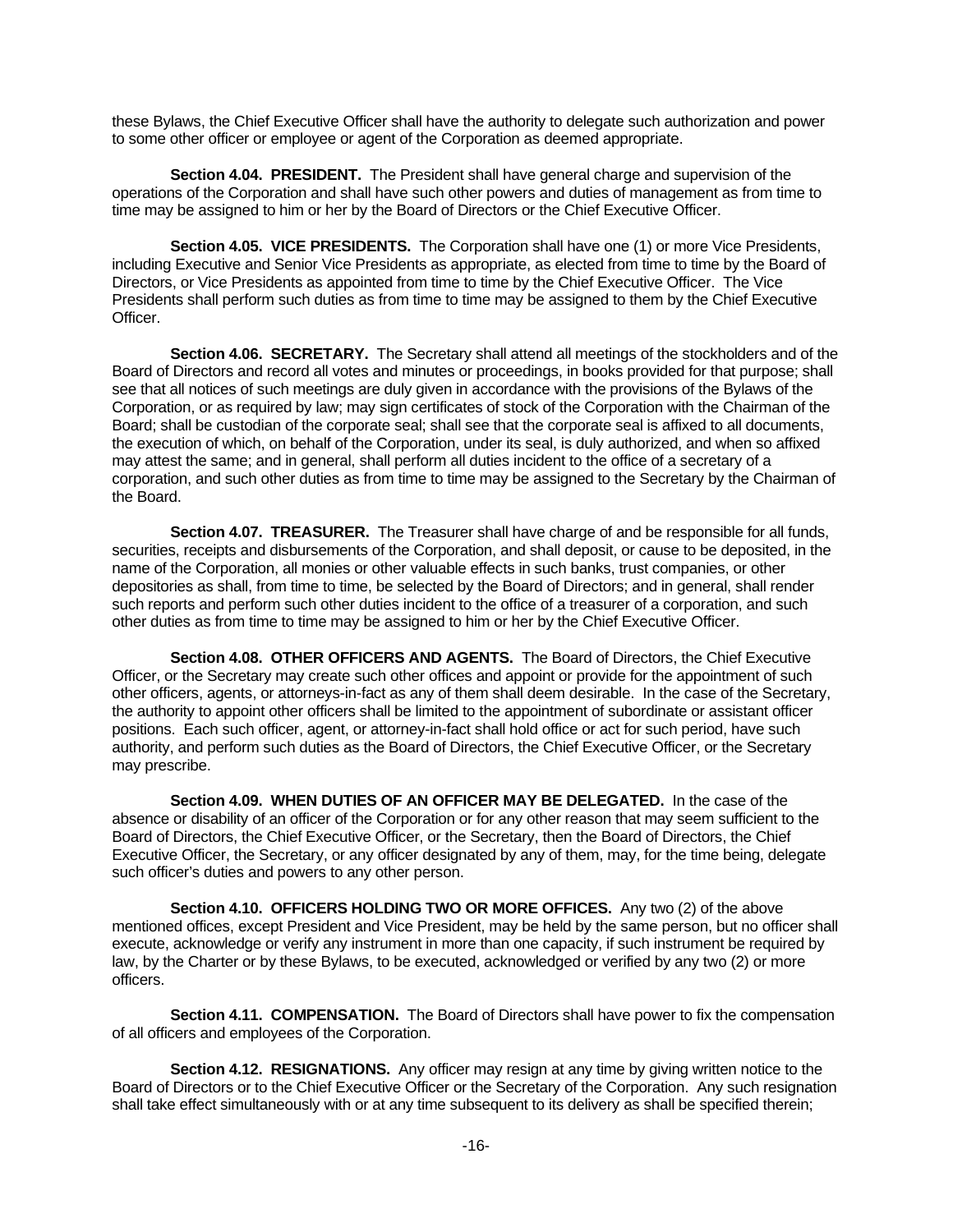and, unless otherwise specified therein, the acceptance of such resignation shall not be necessary to make it effective.

**Section 4.13. REMOVAL.** Any officer of the Corporation may be removed, with or without cause, by the Board of Directors, if such removal is determined in the judgment of the Board of Directors to be in the best interests of the Corporation, and any officer of the Corporation duly appointed by another officer may be removed, with or without cause, by such officer.

# **ARTICLE V**

# **STOCK**

**Section 5.01. CERTIFICATES; UNCERTIFICATED SHARES.** Each stockholder shall be entitled to a certificate or certificates which shall represent and certify the number and kind of shares of stock owned by the stockholder in the Corporation; provided, however, that the Board of Directors may provide for some or all of any class or series of stock to be uncertificated. Certificates shall be signed by the Chairman of the Board and countersigned by the Secretary or an Assistant Secretary, and sealed with the seal of the Corporation or a facsimile of such seal, and shall be in such form, not inconsistent with law or with the Charter, as shall be approved by the Board of Directors. When certificates for stock of any class or series are countersigned by a transfer agent, other than the Corporation or its employee, or by a registrar, other than the Corporation or its employee, any other signature on such certificates may be a facsimile. In case any officer of the Corporation who has signed any certificate ceases to be an officer of the Corporation, whether because of death, resignation or otherwise, before such certificate is issued, the certificate may nevertheless be issued and delivered by the Corporation as if the officer had not ceased to be such officer as of the date of its issue. Within a reasonable time after the issuance of uncertificated shares, to the extent required by the Maryland General Corporation Law the Corporation shall furnish to the registered owner of the shares a written statement containing the information required by the Maryland General Corporation Law to be set forth of certificates representing shares of such stock.

**Section 5.02. TRANSFER OF SHARES.** Shares of stock shall be transferable only on the books of the Corporation only by the holder thereof, in person or by duly authorized attorney, upon the surrender of the certificate representing the shares to be transferred, properly endorsed, or in the case of uncertificated shares, upon receipt of proper transfer instructions from the holder thereof. The Board of Directors shall have power and authority to make such other rules and regulations concerning the issue, transfer and registration of certificates of stock as it may deem expedient. Within a reasonable time after the transfer of uncertificated shares, to the extent required by the Maryland General Corporation Law the Corporation shall furnish to the registered owner of the shares a written statement containing the information required by the Maryland General Corporation Law to be set forth of certificates representing shares of such stock.

**Section 5.03. TRANSFER AGENTS AND REGISTRARS.** The Corporation may have one (1) or more transfer agents and one (1) or more registrars of its stock, whose respective duties the Board of Directors may, from time to time, define. No certificate of stock shall be valid until countersigned by a transfer agent, if the Corporation has a transfer agent, or until registered by a registrar, if the Corporation has a registrar. The duties of transfer agent and registrar may be combined.

**Section 5.04. STOCK LEDGERS.** Original or duplicate stock ledgers, containing the names and addresses of the stockholders of the Corporation and the number of shares of each class held by them respectively, shall be kept at an office or agency of the Corporation in such city or town as may be designated by the Board of Directors. If no other place is so designated such original or duplicate stock ledgers shall be kept at an office or agency of the Corporation in New York, New York or Bethesda, Maryland.

**Section 5.05. RECORD DATES.** The Board of Directors is hereby empowered to fix, in advance, a date as the record date for the purpose of determining stockholders entitled to notice of, or to vote at, any meeting of stockholders, or stockholders entitled to receive payment of any dividend or the allotment of any rights, or in order to make a determination of stockholders for any other proper purpose. Such date in any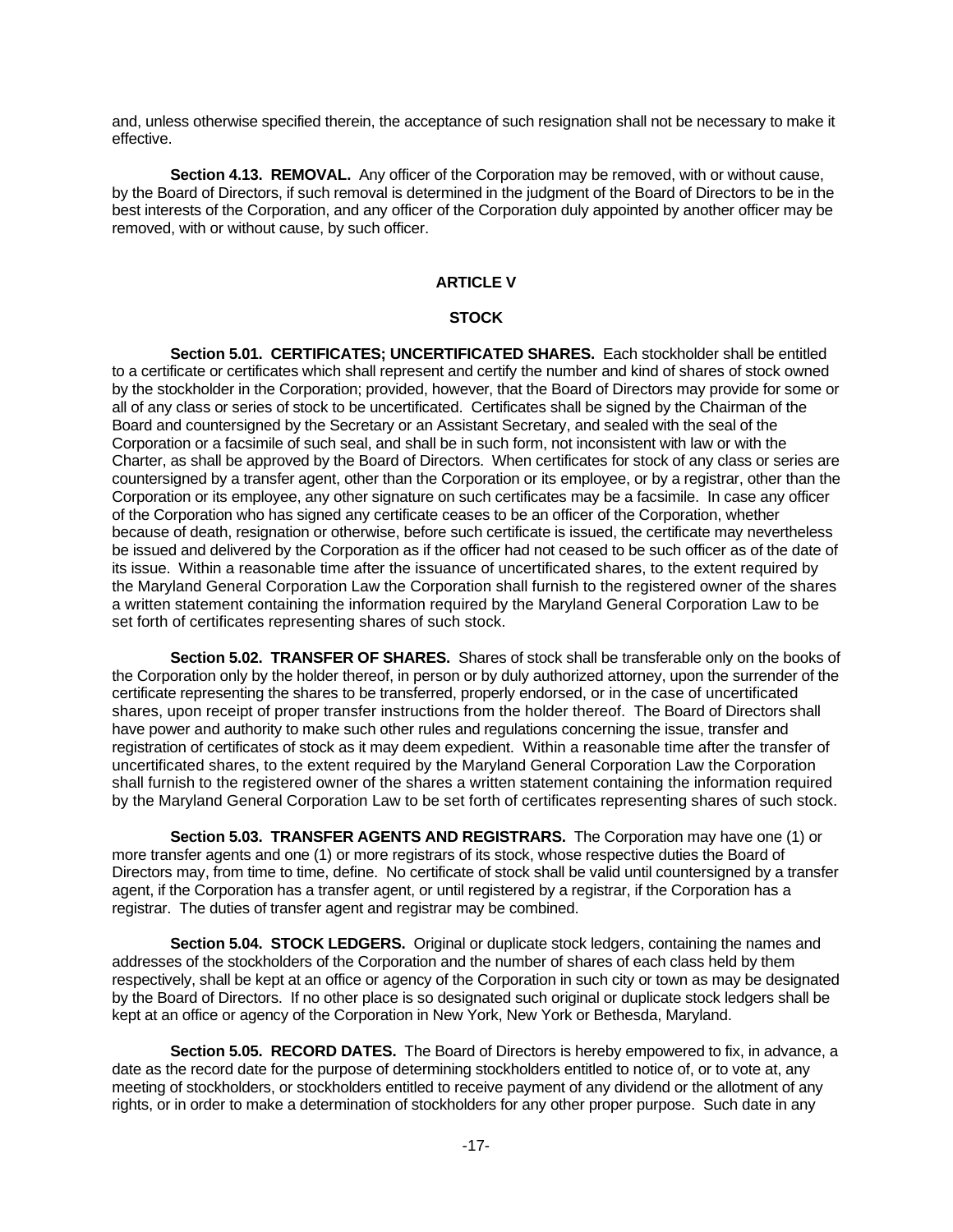case shall be not more than ninety (90) days and, in case of a meeting of stockholders, not less than thirty (30) days, prior to the date on which the particular action, requiring such determination of stockholders, is to be taken. If a record date is not set and the transfer books are not closed, the record date for the purpose of making any proper determination with respect to stockholders shall be fixed in accordance with applicable law.

**Section 5.06. NEW CERTIFICATES.** In case any certificate of stock is lost, stolen, mutilated or destroyed, the Board of Directors may authorize the issuance of a new certificate or uncertificated shares in place thereof upon such terms and conditions as it may deem advisable; or the Board of Directors may delegate such power to any officer or officers or agents of the Corporation; but the Board of Directors or such officer or officers or agents, in their discretion, may refuse to issue such new certificate or uncertificated shares save upon the order of some court having jurisdiction in the premises.

#### **ARTICLE VI**

#### **INDEMNIFICATION**

**Section 6.01. INDEMNIFICATION OF DIRECTORS, OFFICERS, AND EMPLOYEES.** The Corporation shall indemnify and hold harmless any director, officer or employee who is made a party or is threatened to be made a party to any threatened, pending or completed action, suit or proceeding, whether civil, criminal, administrative or investigative (a "Proceeding," and any such individual, a "Covered Person"), to the fullest extent permitted by Maryland law as it may exist from time to time against all Losses incurred, suffered or sustained by the Covered Person, whether in such Covered Person's capacity as a director, officer or employee of the Corporation or to the extent the Covered Person is serving as a director, officer or employee of a subsidiary of the Corporation or, upon the written request of the Corporation, is serving as a director, manager, trustee or officer of another corporation, limited liability company, partnership, joint venture, trust or other enterprise, including service with respect to an employee benefit plan (including, without limitation, pension plans, retirement plans and savings plans) of any of the foregoing (such service being referred to collectively as the "Official Capacity" of the Covered Person). Notwithstanding the foregoing, a Covered Person shall not be entitled to indemnification and shall not be held harmless by the Corporation (i) in the case of a Proceeding by or in the right of the Corporation, if the Covered Person shall be adjudged to be liable to the Corporation by a court or arbitrator having jurisdiction over the matter, (ii) in the case of a Proceeding initiated by or on behalf of the Covered Person against the Corporation or another Covered Person in his or her Official Capacity (other than a Proceeding asserting a Covered Person's rights under this Article VI in which the Covered Person is successful), which Proceeding was not authorized by the Board of Directors, (iii) to the extent such indemnification would violate applicable law, or (iv) in respect of Losses arising from the purchase and sale by the Covered Person of securities in violation of Section 16(b) of the Exchange Act.

**Section 6.02. ADVANCEMENT OF EXPENSES.** The Corporation shall pay or reimburse Expenses incurred in connection with a Proceeding by a Covered Person to the extent acting in his or her Official Capacity in advance of a final disposition of the Proceeding (an "Advancement of Expenses"); provided, however, that (i) such Advancement of Expenses shall be made (without further inquiry by the Corporation) upon and only upon delivery to the Corporation of (A) a written affirmation by the Covered Person of his or her good faith belief that the standard of conduct necessary for indemnification by the Corporation under the MGCL has been met and (B) a written undertaking by or on behalf of the Covered Person to repay any Advancement of Expenses if it ultimately shall be determined by a final, nonappealable judicial decision that the Covered Person has not met the applicable standard of conduct necessary for indemnification under the MGCL, and (ii) the Corporation's obligation in respect of the Advancement of Expenses in connection with a criminal Proceeding in which the Covered Person is a defendant shall terminate at such time as he or she (A) pleads guilty or (B) is convicted after trial and such conviction becomes final and no longer subject to appeal. Any such undertaking shall be an unlimited, non-interest bearing general obligation of the Covered Person but need not be secured and shall be accepted by the Corporation without reference to the financial ability of the Covered Person to make repayment.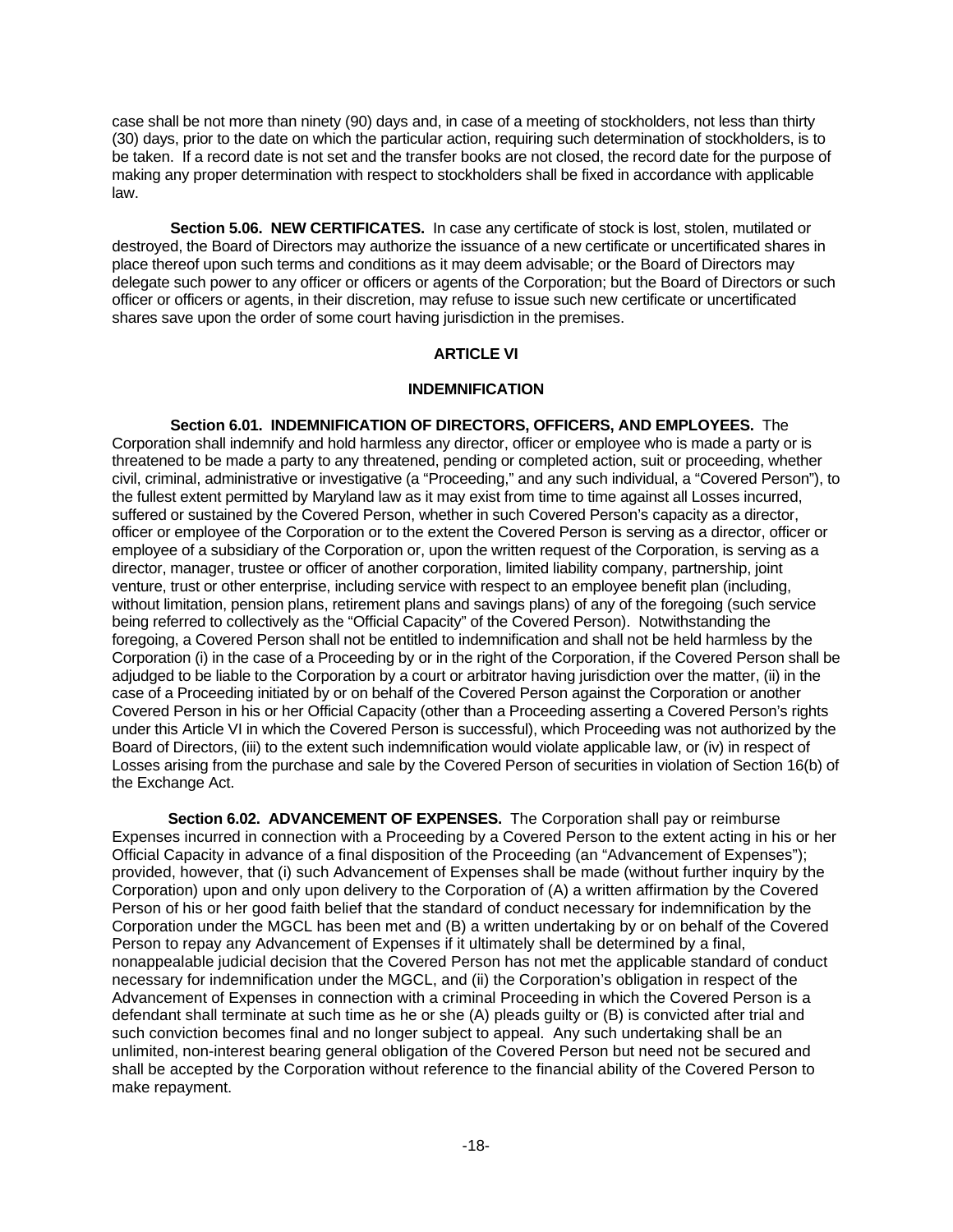# **Section 6.03. INDEMNIFICATION PROCEDURES.**

(a) Notices of Claims. Promptly upon being served with or receiving a summons, citation, subpoena, complaint, indictment, information, or other notice that may result in a Proceeding in respect of which a Covered Person may seek indemnification or Advancement of Expenses pursuant to this Article VI, the Covered Person shall notify the Corporation's Senior Vice President and General Counsel in writing (a "Claim Notice") and shall provide the Senior Vice President and General Counsel with copies of any such summons, citation, subpoena, complaint, indictment, information, or other notice; provided, however, that the failure to deliver a Claim Notice on a timely basis or to provide copies of such materials in accordance with this Section 6.03 shall not constitute a waiver of the Covered Person's rights under this Article VI, except to the extent that such failure or delay (i) causes the amounts paid or to be paid by the Corporation to be greater than they otherwise would have been, (ii) adversely affects the Corporation's ability to obtain for itself or the Covered Person coverage or proceeds under any insurance policy available to the Corporation or the Covered Person, including any policy in respect of director and officer liability insurance, or (iii) otherwise results in prejudice to the Corporation.

(b) Assumption of Defense. Upon receipt of a Claim Notice, the Corporation shall be entitled to assume the defense and control of any Proceeding by a third party against the Covered Person by providing written notice to the Covered Person of the assumption of the defense of the underlying claims within 15 days of receipt of the Claim Notice. If the Corporation elects to assume the defense of a Proceeding in accordance with this Section 6.03(b), the Corporation no longer will be responsible for any legal or related expenses incurred by the Covered Person in connection with the defense of the underlying Proceeding; provided, however, that (i) the Covered Person shall have the right, at his or her own expense, to employ his or her own counsel who shall be entitled to participate in the Proceeding and (ii) if in the written opinion of counsel to the Covered Person a conflict of interest exists in respect of the underlying Proceeding between the Corporation and the Covered Person or between the Covered Person and any other person party to the underlying Proceeding, the Covered Person shall have the right to employ separate counsel reasonably satisfactory to the Corporation to represent the Covered Person and in such event the reasonable fees and expenses of such separate counsel shall be paid by the Corporation.

(c) Subrogation. As a condition to the rights and benefits available to Covered Persons under this Article VI, (i) in the event the Corporation makes any payment to or for the benefit of a Covered Person pursuant to this Article VI, the Corporation shall be subrogated to the extent of such payment to all of the rights of recovery of the Covered Person, and (ii) Covered Persons seeking indemnification or Advancement of Expenses shall execute all documents and agreements and take all actions necessary to secure the rights and obtain the benefits of the Corporation pursuant to this Section 6.03(c), including all documents as may be necessary to enable the Corporation to bring suit to enforce all such rights and obtain such benefits.

**Section 6.04. GENERAL.** For purposes of this Article VI, (i) "Expenses" means reasonable out-ofpocket expenses, costs, charges and fees, including reasonable attorneys' fees and expenses, court costs, reasonable fees and expenses of experts and witnesses and reasonable travel expenses, and (ii) "Losses" means Expenses, liabilities, damages, obligations, penalties, claims or losses.

Subject to the provisions of applicable law, including the MGCL, the Board of Directors, by resolution, may authorize one or more officers of the Corporation to act for and on behalf of the Corporation in all matters relating to indemnification and Advancement of Expenses as contemplated by this Article VI within any such limits as may be specified from time to time by the Board of Directors.

The rights conferred on any Covered Person by this Article VI shall not be exclusive of any other rights that the Covered Person may have or hereafter acquire under any statute, provision of the Charter of the Corporation, these Bylaws, agreement, vote of the stockholders or disinterested directors or otherwise. The indemnification and Advancement of Expenses available to Covered Persons under this Article VI shall continue as to each Covered Person after he or she has ceased to serve in an Official Capacity in respect of any action or failure to act during the course of such service, and shall inure to the benefit of each Covered Person's heirs, executors, administrators, conservators and guardians.